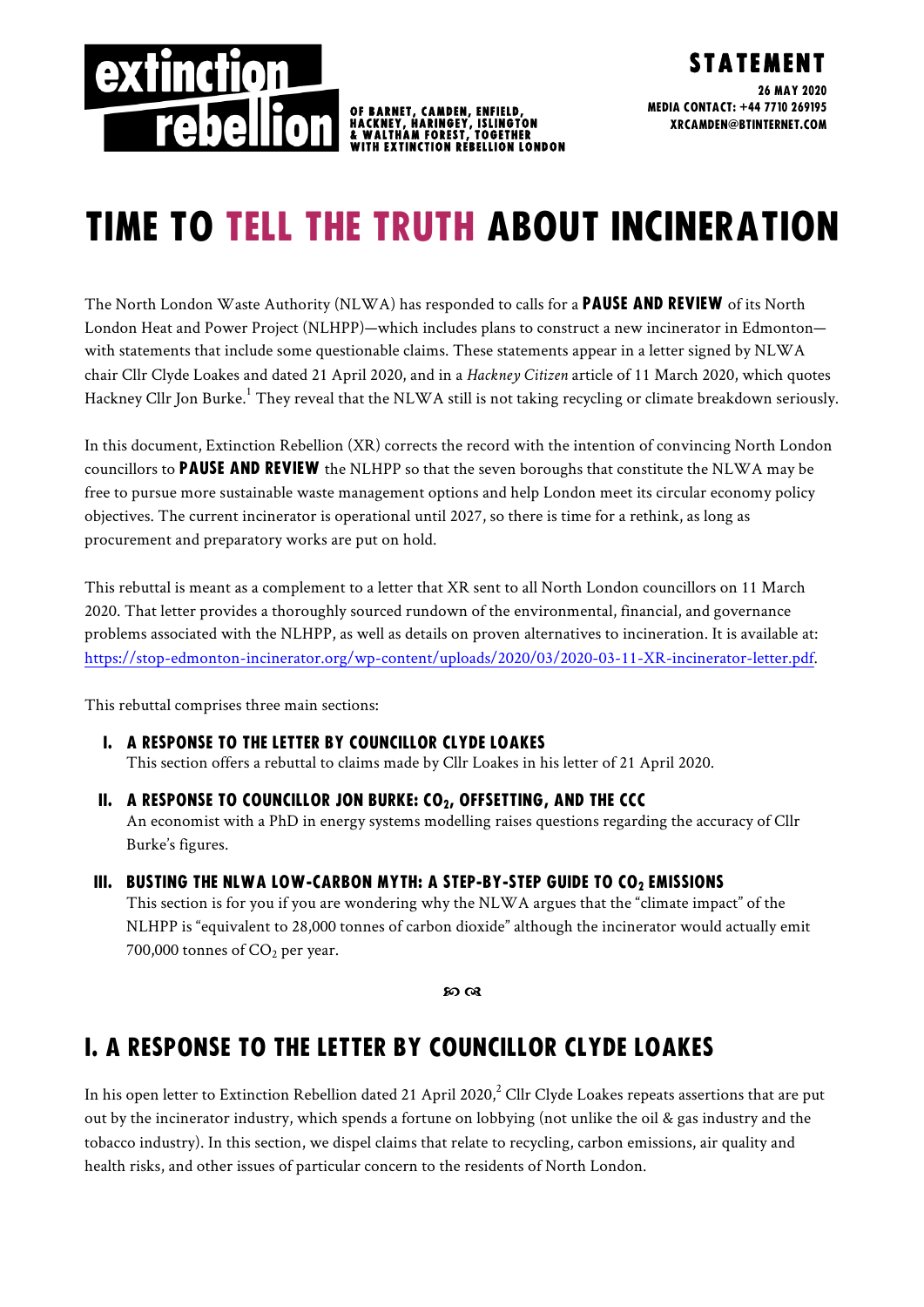### Recycling, waste management needs, alternatives

**THE NLWA SAYS:** "Pausing the project would be irresponsible, risking up to 700,000 tonnes of non-recyclable waste being sent to landfill in the future."

**THE TRUTH IS:** This sentence is misleading in several ways.

First, the seven boroughs currently produce about 580,000 tonnes $^3-$ not "700,000

tonnes" 4 —and the amount of waste has been decreasing despite flatlining recycling rates (see TABLE 1). $^5$ 

Second, more than half of what the NLWA refers to as "non-recyclable" waste could in fact be recycled or composted using existing council services. Across the seven boroughs, 55%–85% of the waste that is incinerated could be recycled or composted, meaning that North London actually produces a maximum of 260,000 tonnes **OF RESIDUAL WASTE** (waste that cannot be recycled or composted).<sup>6</sup> By the same token, the NLWA burns at least 320,000 tonnes of recyclable and compostable waste and up to 490,000 tonnes—every year. The money earmarked for the new incinerator could be better spent on education and on expanding reuse, recycling, and composting services, to ensure that households avoid sending recyclable and compostable waste to incineration.

Third, as some other incinerators are operating below capacity, they could be used for materials that cannot be recycled or composted, meaning that there is no real "risk" that all residual waste would be sent to landfill.

Fourth, what is "irresponsible" is using a false dichotomy to imply that the only alternative to incineration is landfill and misleading both councillors and the public about the facts, including the drawbacks of incineration, the leaps and bounds made in other waste treatment technologies over the past 20 years, and the NLWA's consistent failure to meet local and national recycling and composting targets. Specifically, ONLY 30% OF NORTH LONDON'S WASTE IS CURRENTLY RECYCLED and it is UNCLEAR HOW THE NLWA INTENDS TO REACH THE 50% TARGET FOR 2020. $^7$  In fact, the RATES AND THE AMOUNTS OF collected waste that are recycled and composted have been decreasing for more than five years (see TABLES 1 AND 2).

| Year    | % of household waste reused, |  |
|---------|------------------------------|--|
|         | recycled, or composted       |  |
| 2011/12 | 30%                          |  |
| 2012/13 | 32%                          |  |
| 2013/14 | 33%                          |  |
| 2014/15 | 33%                          |  |
| 2015/16 | 33%                          |  |
| 2016/17 | 32%                          |  |
| 2017/18 | 31%                          |  |
| 2018/19 | 30%                          |  |
|         |                              |  |

**TABLE 1** Percentage of household waste reused, recycled, or composted, 2011/12–2018/19

Note: The North London Joint Waste Strategy of 2009 sets the strategic framework for the NLWA and the seven constituent borough councils, including **RECYCLING AND COMPOSTING TARGETS FOR** HOUSEHOLD WASTE OF 45% BY 2015 AND 50% BY 2020. $^{\mathrm{s}}$ 

Sources: NLWA annual reports<sup>9</sup>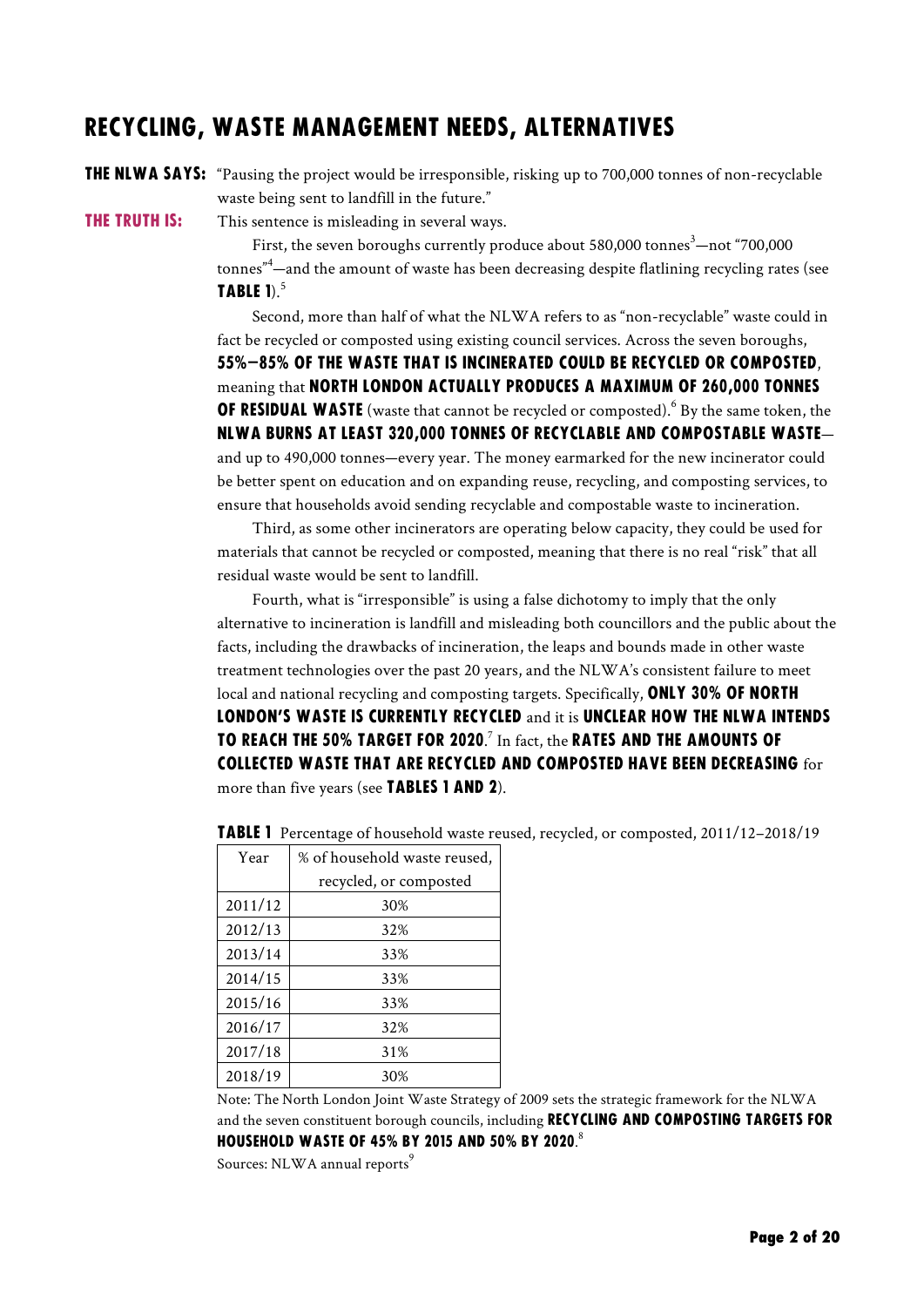| $D_{\rm V}$ and the $W_{\rm 11}$ , $2017$ , $13-2010$ , $17$ |                |  |  |
|--------------------------------------------------------------|----------------|--|--|
| Waste processed                                              |                |  |  |
| (tonnes and % change)                                        |                |  |  |
| Mixed dry<br>Compostable                                     |                |  |  |
| recyclable                                                   |                |  |  |
| 116,872                                                      | 53,547         |  |  |
| 118,042                                                      | 52,741         |  |  |
| 114,559                                                      | 54,784         |  |  |
| 110,996                                                      | 50,101         |  |  |
| 110,096                                                      | 46,064         |  |  |
| $-6,776(-6%)$                                                | $-7,483(-14%)$ |  |  |
|                                                              |                |  |  |

**TABLE 2** Total change in tonnes of mixed dry recyclable and compostable waste processed by the NLWA, 2014/15–2018/19

Sources: NLWA financial reports<sup>10</sup>

It is unclear who is accountable for the NLWA's unsatisfactory performance, but the time and funding committed to this specific project are unlikely to have helped renew focus on the need for improved recycling, not least since the capacity being planned appears to be sending the message to the boroughs that the NLWA expects no increase in recycling. In 2018, well after planning for the project commenced and permission for the NLHPP was granted, the government published its Resources and Waste Strategy, including a target to achieve 65% recycling by 2035, as XR pointed out in its letter of 11 March 2020.<sup>11</sup> The UK has also committed to net zero by 2050, and the recycling target might be considered a stepping stone in this direction. It is extremely difficult to see why the NLWA would still champion a project such as the NLHPP at this time, when the writing is emerging ever more clearly on the wall.

If the NLWA were to correct its trajectory and place itself firmly on the path towards a circular economy—notably by investing far more than it has in recycling infrastructure and waste education—the **AMOUNT OF RESIDUAL WASTE COULD BE REDUCED BY AROUND TWO-THIRDS**; the remaining amount would more closely reflect the level of genuinely residual material in the so-called "residual waste" category. That far smaller amount could be treated in ways that are more sustainable, more climate-friendly, and less costly than incineration. For more details, see XR's letter of 11 March 2020.<sup>12</sup>

THE NLWA SAYS: "The NLHPP is part of north London's overarching waste strategy, which focuses on waste prevention and recycling."

**THE TRUTH IS:** The NLWA's strategy cannot be said to "focus" on waste prevention and recycling.

Indeed, XR's review of the NLWA's financial reports reveals that between 2014 and 2019, the NLWA spent nearly five times more on the new incinerator than on promoting recycling and waste prevention. As highlighted in Table 3, below, the NLWA spent a total of £2.5 million on waste prevention and recycling campaigns over five years (columns 2 and 3), whereas it spent £11.8 million on the incinerator project during the

same period (column 4).

Given the limited investment in efforts to reduce waste and promote recycling, it may come as no surprise that the amount of waste recycled and composted in North London actually decreased over these five years, as shown in TABLE 2, above.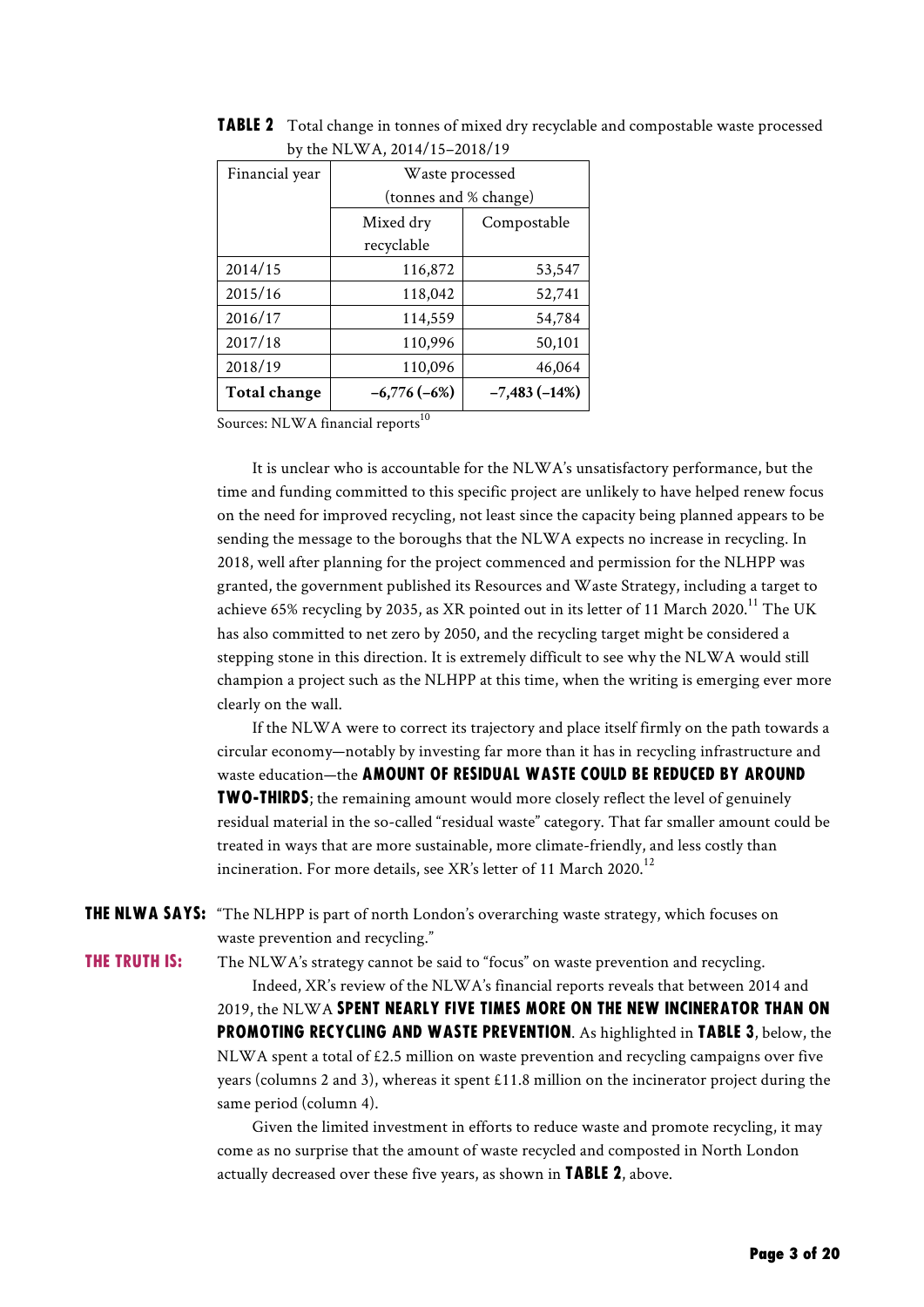| <b>NLHPP</b><br>Financial<br>Communications: household<br>Waste prevention<br>programmes $(E)$<br>waste recycling* $(E)$<br>(E)<br>year<br>2014/15<br>2,590,000<br>220,000<br>2015/16<br>3,282,000<br>293,000<br>2016/17<br>1,649,000<br>323,000<br>316,000<br>2017/18<br>1,622,000<br>294,000<br>323,000<br>2018/19<br>306,000<br>2,675,000<br>458,000<br><b>TOTAL</b><br>11,818,000<br>1,617,000<br>916,000 | $11$ LIIIIIIIIIIII $0$ |  |
|---------------------------------------------------------------------------------------------------------------------------------------------------------------------------------------------------------------------------------------------------------------------------------------------------------------------------------------------------------------------------------------------------------------|------------------------|--|
|                                                                                                                                                                                                                                                                                                                                                                                                               |                        |  |
|                                                                                                                                                                                                                                                                                                                                                                                                               |                        |  |
|                                                                                                                                                                                                                                                                                                                                                                                                               |                        |  |
|                                                                                                                                                                                                                                                                                                                                                                                                               |                        |  |
|                                                                                                                                                                                                                                                                                                                                                                                                               |                        |  |
|                                                                                                                                                                                                                                                                                                                                                                                                               |                        |  |
|                                                                                                                                                                                                                                                                                                                                                                                                               |                        |  |
|                                                                                                                                                                                                                                                                                                                                                                                                               |                        |  |

**TABLE 3** NLWA expenditure on the promotion of recycling and waste prevention vs. the NI HPP, 2014-19

Note: \* The communications category first appears in the 2016/17 financial report. Source: NLWA financial reports<sup>13</sup>

In this context, Cllr Loakes's "call on Extinction Rebellion to work with the NLWA and the boroughs in areas of common interest, such as the vital practical and campaigning work to reduce waste and increase recycling"<sup>14</sup> shows a desire to put the onus on residents instead of setting up a better sorting and recycling system in North London and investing more in waste education. The same inclination is evident in his comment that "the coronavirus pandemic [has] highlighted how much people are failing to recycle and relying on their waste bins". For more details, including on proven strategies to reduce waste and boost recycling, see XR's letter of 11 March 2020.<sup>15</sup>

THE NLWA SAYS: "The NLHPP is modelled on achieving 50 per cent household recycling rates in north London."

**THE TRUTH IS:** The evidence shows that the NLWA is not even approaching those recycling rates. See Tables 1, 2, and 3, above.

> If the recycling rate does climb to 50%, there will be far less residual waste, and the new incinerator's overcapacity will be all the more striking. In any case, a recycling rate of 50% is not sufficient for a circular economy. Nor does it meet the UK's municipal waste recycling targets, which are 55% in 2025, 60% in 2030, and 65% in 2035. The Mayor's London Environment Strategy aims for a 65% recycling target for London by 2030—five years earlier than the UK strategy. For sources and suggestions on increasing the recycling rate, see XR's letter of 11 March  $2020^{16}$

THE NLWA SAYS: "If north Londoners achieve recycling rates that are higher than 50 per cent, the facility will be capable of treating waste from other boroughs and businesses."

**THE TRUTH IS:** This statement suggests that the NLWA is ignoring the targets set for London and for the UK, and that the NLWA assumes the seven boroughs will follow suit. This is a gamble. The direction of travel is not to *incinerate more*, but to *recycle more and minimise residual waste*. That is why recycling is considered the least harmful thing to do in the context of a circular economy, and why disposing of and treating residual waste is referred to as "leakage", since the energy, carbon and value embodied in the materials are lost. If the NLWA's business case rests on securing minimal progress in developing a circular economy, then it should state that clearly. Residents are entitled to question whether that forms a sound basis for making a financial commitment of the nature being suggested at this juncture.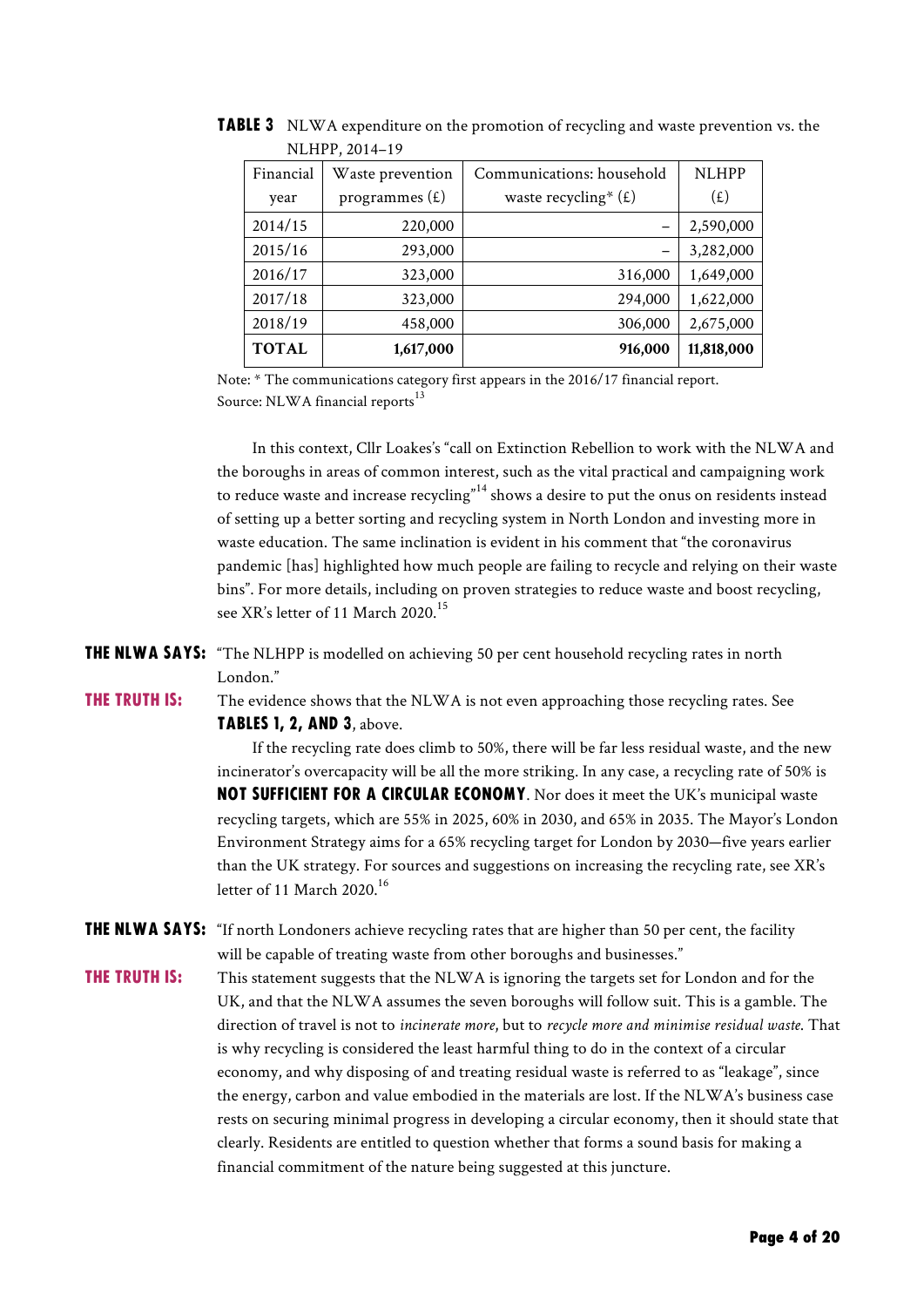Note that during the limited public consultation for the NLHPP, the NLWA **FAILED TO** inform residents that the facility would burn business waste and waste **FROM OUTSIDE OF NORTH LONDON** (see page 10, below).<sup>17</sup> If the NLHPP does process waste from outside the seven boroughs, it will be competing with Beddington, the existing and the new Riverside capacity, among other incinerators.

XR hopes that the NLWA's use of the word "If" in the above sentence does not call into question North London's ability to exceed a 50% recycling rate (in line with the abovementioned municipal and national targets) and that the NLWA will invest in the requisite infrastructure and education to achieve those goals.

THE NLWA SAYS: "The NLWA has a statutory duty to dispose of the non-recyclable waste produced by north London's residents. By 2050, we need to be prepared to manage 700,000 tonnes of this waste every year."

**THE TRUTH IS:** These two statements are drawn together as though they were inextricably linked. It is right that NLWA has a duty to manage (not dispose) of the non-recyclable waste produced by North London's residents. Yet predicting the tonnage requiring management in 2050 as though it provides a sensible basis for planning is neither necessary nor prudent, not least because the NLWA also has a statutory duty to have regard to the STRATEGIES OF THE GLA AND OF DEFRA. $^{18}$ 

> While the NLWA's model predicts an increase in the total generation of waste (arisings) for North London, the seven boroughs' actual arisings have been declining since 2015/16.<sup>19</sup> By 2018/19, the SEVEN BOROUGHS WERE ACTUALLY PRODUCING ABOUT 150,000 tonnes less waste than the NLWA had predicted and, accordingly, 75,000 tonnes less *residual* waste than predicted. 20

> As planned, the new incinerator's operational capacity—700,000 TONNES—WOULD BE 30% GREATER THAN THAT OF THE CURRENT INCINERATOR.<sup>21</sup> Since 55%–85% of what the NLWA reports as "residual" waste is actually recyclable or compostable (see page 2), **THE CAPACITY IS UNJUSTIFIABLE**, especially if the NLWA seriously pursues waste reduction strategies and ramps up its recycling efforts, as it is mandated to do.

THE NLWA SAYS: "The NLHPP is instrumental to tackling the Climate Emergency. Failure to build this worldclass project in line with the planned timescales will risk the waste from over two million north Londoners being sent to rot in landfill."

**THE TRUTH IS:** Once again, the NLWA presents a false dichotomy (incineration vs. landfill). This statement highlights that the supporters of this project fail to understand the nature of the decisions they face. If Cllr Loakes has been led to believe—by his staff—that the only choice for managing waste is to burn it or landfill it, then those responsible ought to be removed from their posts for misleading the councillor and others on NLWA's board.

> As noted above (see page 2), 55%–85% of North London's incinerated waste is recyclable or compostable. A far smaller quantity of truly residual waste would need to **BE PROCESSED IF PRE-SORTING WERE USED** to remove recyclable and compostable materials, such as via mechanical biological treatment (MBT). For that smaller, inert amount, landfill could be favourable to incineration because it stores materials for future reclamation rather than transforming them into atmospheric pollution. In fact, incineration is favourable to MBT only if it replaces energy produced from coal-fired power stations, which is not the case in the UK, where 40% of grid electricity comes from renewables. $^{22}$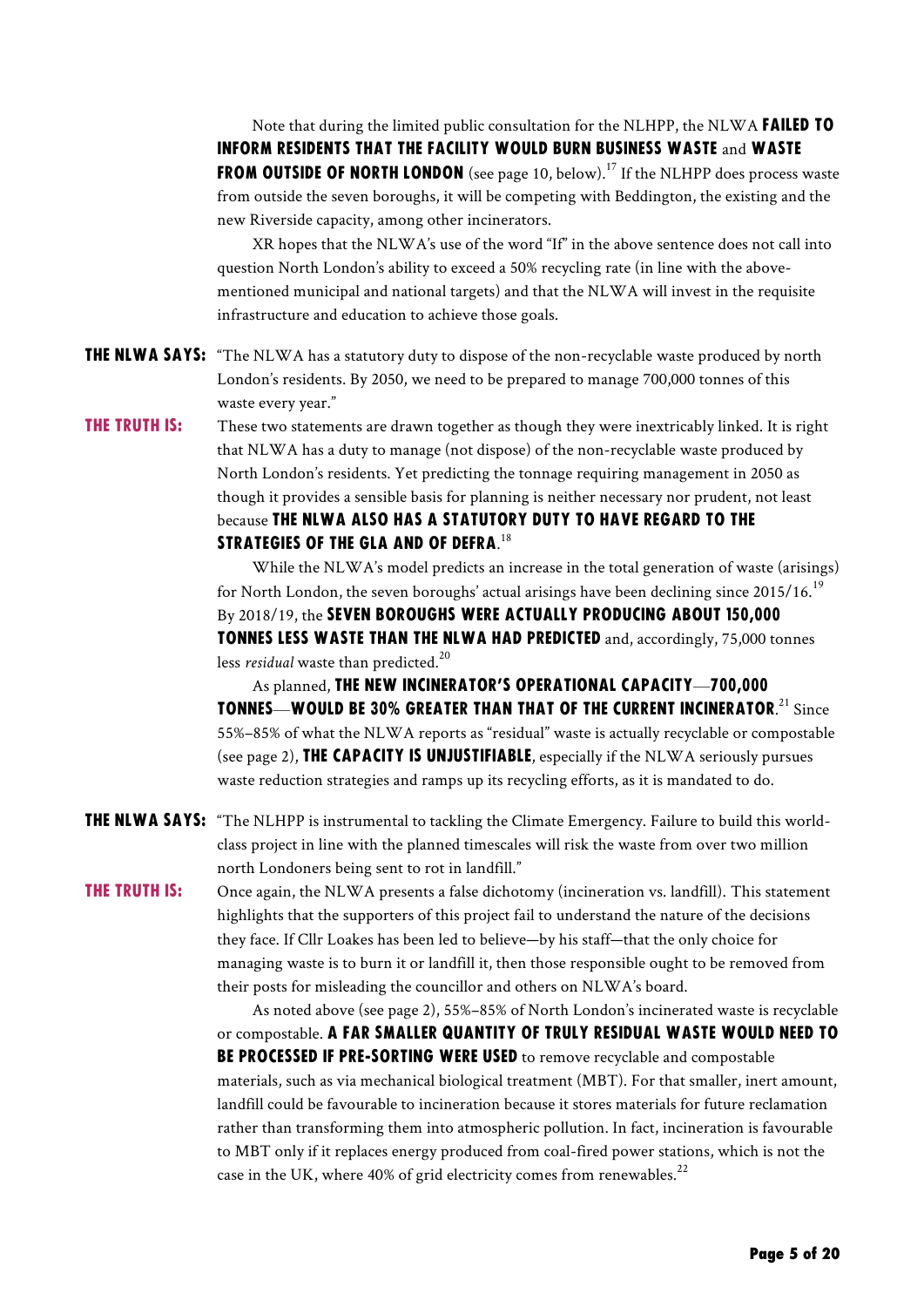In its North London Waste Plan of January 2019, THE NLWA IDENTIFIES AT LEAST FOUR LOCATIONS WHERE MBT FACILITIES COULD BE BUILT in the future.<sup>23</sup> Yet Cllr Loakes claims that "MBT is neither proven, nor used at scale in the UK" and that "the MBT process increases the carbon footprint of waste treatment and comes at a higher cost than energy recovery". In explaining its decision to back a new incinerator in 2015, the NLWA similarly cited the "reduced cost of only handling waste only once through an [energy-from-waste] process, rather than the multiple stages seen with MBT scenarios", but it does not appear to have provided any factual justifications for that claim, such as a cost–benefit analysis of building and operating an incinerator vs. an MBT facility.<sup>24</sup> Note that MBT technology has undergone significant improvements since then, which may explain why the North London Waste Plan of 2019 proposes the construction of MBT facilities. A PAUSE AND REVIEW of the NLHPP would allow MBT (and other alternatives to incineration) to be reconsidered for North London.

**THE NLWA SAYS:** "But evidence from the UK and EU shows that very high recycling rates and energy recovery go hand in hand."

**THE TRUTH IS:** This statement is untrue. As long as recycling rates are above 50%, then—by definition—no more than 50% can be sent for energy recovery. So, in cities and towns that achieve recycling rates of 80% or more (as is the case in some municipalities in Europe) or 60% or more (as is now the case in many UK municipalities), the rate of energy recovery cannot exceed the balance after recycling. In future, the proportion of all forms of residual waste is set to shrink further. Across London, the UK, and across the European Union, the target for the recycling of municipal waste is 65%, either by 2030, or by 2035. At that point, the balance—no more than 35% and potentially much less—will be recovered in the form of energy. If the NLWA has a high rate of energy recovery, it will be because it has failed on recycling. That is the only reason the NLWA would be able to claim a "high rate" of energy recovery in the future. Which begs the question: IS THE NLWA PLANNING TO FAIL ON RECYCLING?

> Many European countries are on record saying that they need to be burning less so that they can recycle more. The European Commission's January 2017 communication on the role of waste-to-energy in the circular economy states:

"The transition towards a circular economy requires striking the right balance when it comes to waste-to-energy capacity for the treatment of non-recyclable waste. This is critical to avoid potential economic losses or the creation of infrastructural barriers to the achievement of higher recycling rates. Previous experience in some Member States shows the RISK OF STRANDED ASSETS IS REAL [...] the statistics show that some individual Member States are excessively reliant on incineration of municipal waste […] such high rates of incineration are **INCONSISTENT WITH MORE AMBITIOUS RECYCLING TARGETS** [...] the role of waste incineration—currently, the predominant waste-toenergy option—needs to be redefined to ensure that increases in recycling and reuse are not hampered and that OVERCAPACITIES FOR RESIDUAL WASTE TREATMENT ARE averted." 25

Denmark's resource management strategy acknowledges that **INCINERATION HAS** COME AT THE EXPENSE OF RECYCLING and that the only way for Denmark to increase recycling is by reducing incineration.<sup>26</sup>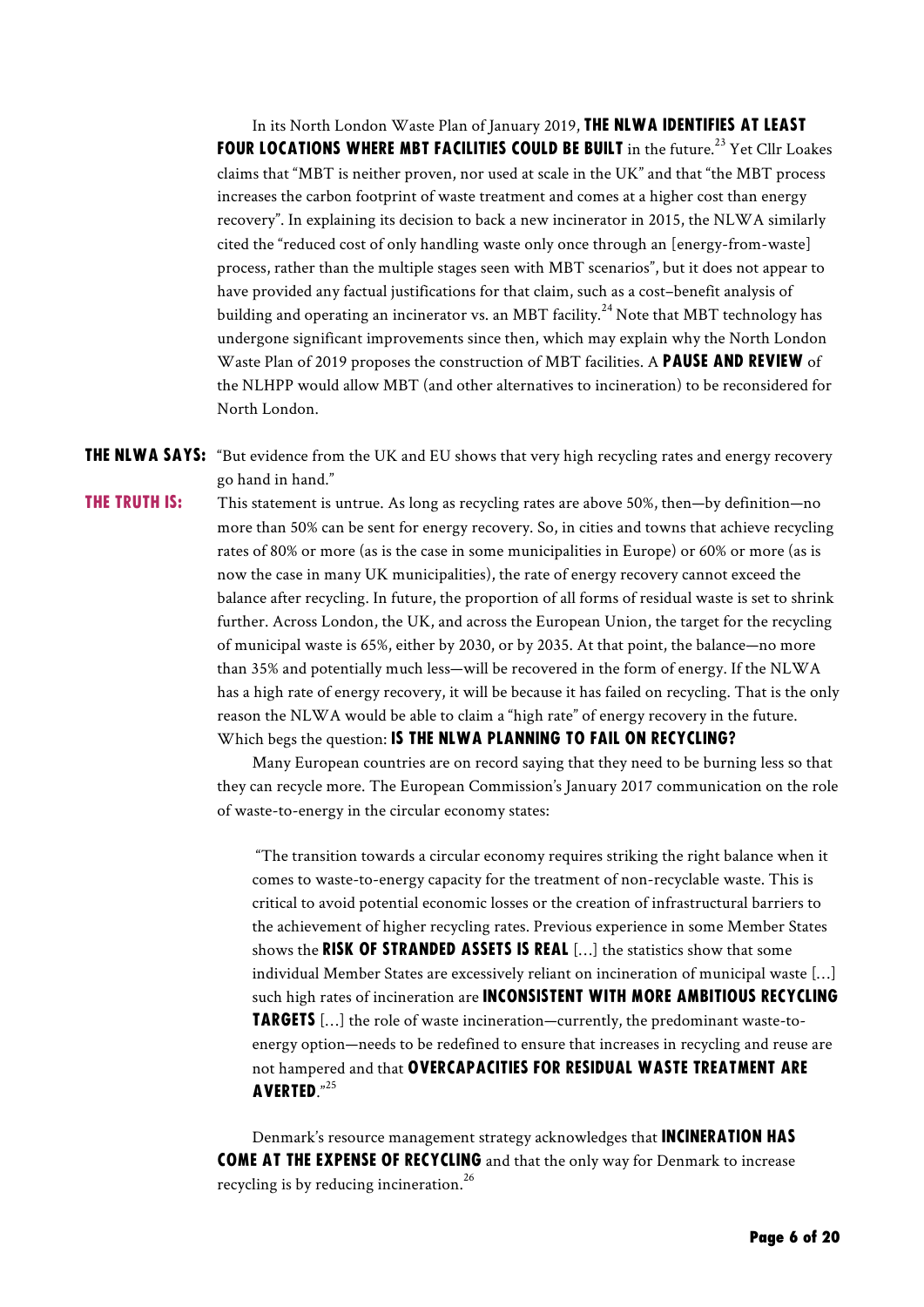Incinerators lock councils and communities into an expensive system that requires a certain amount of waste to burn each year, which may act as a disincentive to improving recycling rates. As new recycling technologies emerge, such as for plastics, North London residents may also be locked into sending their waste to the incinerator instead of recycling it.

In its Outline Business Case, the NLWA ACKNOWLEDGED THE CRITICISM THAT incineration keeps recycling rates down, that energy-from-waste acts "as a DISINCENTIVE TO RECYCLING AND RECOVERY", and that "pre-treatment to extract all recoverable and recyclable materials before energy recovery takes place is therefore a key policy principle of the London Plan". It also recognised that this approach favours models that incorporate mechanical biological treatment and anaerobic digestion "into their technology mix to glean recoverable materials and recyclables from the residual waste stream". $^{27}$ 

Indeed, national regulations require organisations that handle waste to take all reasonable steps to apply the "waste hierarchy", which very clearly puts prevention and recycling ahead of energy-from-waste.<sup>28</sup>

#### carbon emissions

- **THE NLWA SAYS:** "The climate impact of the new facility is equivalent to 28,000 tonnes of carbon dioxide when treating 700,000 tonnes of non-recyclable waste."
- THE TRUTH IS: To date, THE NLWA HAS AVOIDED CITING TOTAL PROJECTED CARBON EMISSIONS OF THE **NLHPP.** At the same time, it has refrained from explicitly disputing XR's figure of 700,000 tonnes of CO<sub>2</sub> per year. Instead, the NLWA uses **QUESTIONABLE ACCOUNTING** and undefined expressions such as "climate impact", which create the impression that the NLHPP will secure a "carbon saving" and release only 28,000 tonnes—rather than 700,000 tonnes—of  $CO<sub>2</sub>$  per year. See **SECTION III** for a step-by-step breakdown of the NLWA's carbon calculations, which discount  $CO<sub>2</sub>$  emissions from biogenic matter although the guidelines of the Intergovernmental Panel on Climate Change explicitly call for their inclusion.

For the record: The fossil carbon intensity of incineration is more than twice that of energy produced by combined cycle gas turbines, and only slightly less than that of energy generated by burning coal. Since plastics—more than 99% of which are made from fossil fuels—account for about 50% of the calorific value of the Edmonton incinerator's feedstock, its fossil carbon intensity is correspondingly high, not low.

Another point to note is that the UK currently draws 40% of its grid electricity from renewable sources such as offshore wind—significantly more than five years ago, when plans were drawn up for the NLHPP.<sup>29</sup> If we apply a more up-to-date carbon factor for grid electricity, $^{30}$  then <code>HEAT</code> PUMPS ARE A SUBSTANTIALLY LOWER-CARBON SOLUTION THAN gas- or incineration-based domestic heating systems; the electricity carbon factor is also expected to decrease further in the future. $^{\rm 31}$  See XR's letter of 11 March 2020. $^{\rm 32}$ 

THE NLWA SAYS: "It [the NLHPP] contributes to tackling the Climate Emergency by reducing the requirement to use landfill in the future."

**THE TRUTH IS:** As discussed above, the incineration–landfill dichotomy is a false one. If the two are to be compared, however, it is worth noting that **LANDFILLING PLASTIC AVOIDS THE CO<sub>2</sub> EMISSIONS ASSOCIATED WITH INCINERATION** and permits plastic to be mined as a resource in the future, as testified by the UK's then chief environment scientist, Professor Ian Boyd.<sup>33</sup>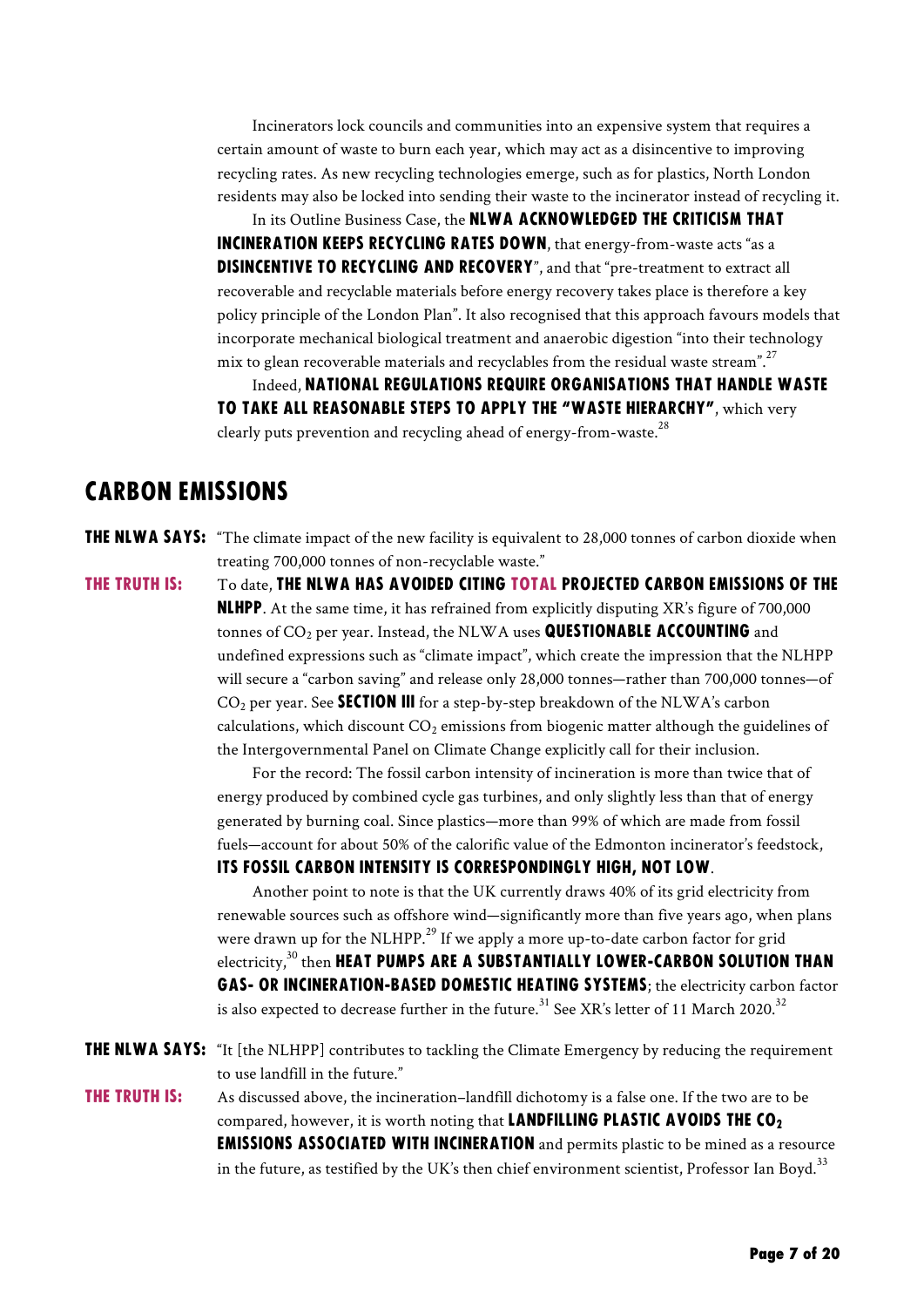As energy systems have decarbonised, there has been a decrease in benefits associated with incinerating waste (such benefits come from avoiding the generation of energy through alternative means). This point has been recognised in various studies, indicating that at some stage, the performance of landfills and incinerators reaches equivalence, and as energy systems decarbonise further, the analysis favours landfills, as long as the gas capture is relatively high (which, in the UK, has generally been assumed to be the case).

Landfill waste that has gone through processes such as mechanical biological treatment (MBT)—which has benefited from dramatic technological advances in recent years—leads to fewer greenhouse gases than incineration, not only because the prior sorting has improved significantly over recent decades, allowing for further contributions to be made to the recycling rate, but also because landfilling of stabilised waste results in close to zero methane emissions if the landfill is operated with a suitable oxidation layer. Unlike unsorted residual waste, waste that has gone through such a process benefits from the removal and appropriate treatment of plastics, metals, glass, and other items; suitably configured, much of the output is "compost-like", meaning that it is sufficiently stabilised to be landfilled with very few greenhouse gas emissions. <sup>34</sup> Indeed, in its report *The Potential Contribution of Waste Management to a Low Carbon Economy*, Eunomia clearly demonstrates that MBT is favourable to both landfill and incineration for reducing greenhouse gas emissions.<sup>35</sup>

THE NLWA SAYS: "The UK waste sector has achieved major greenhouse gas reductions in recent years, but landfill is still by far the main contributor." THE TRUTH IS: The NLWA fails to acknowledge that INCINERATION FIGURES ARE NOT LISTED IN THE **WASTE SECTOR DATA**, but rather in the energy sector data.<sup>36</sup>

**THE NLWA SAYS:** "Energy from waste accounts for only 0.05% of total UK greenhouse gas emissions." **THE TRUTH IS:** To back up this statement, the NLWA cites a document produced in June 2013 based on old data. There has been an increase in incineration capacity since then. According to BEIS, the total UK  $CO_2$  emissions were 448.85 million tonnes of carbon dioxide equivalents  $(CO_2e)$  in  $2018$ .<sup>37</sup> The total emissions from municipal solid waste (MSW) incineration in 2018 were around 6.3 million tonnes of fossil CO $_2.^{\rm 38}$  This means that fossil CO $_2$  from MSW incineration was around 1.4% OF THE UK'S TOTAL FOSSIL CO<sub>2</sub>E EMISSIONS IN 2018 (6.3/448.5). In view of the amount of incineration capacity under construction and other decarbonisation efforts, we can expect MSW incineration to become an increasingly large part of total  $CO_2$ —and a larger part of energy sector  $CO_2$ .

> Furthermore, we can expect that incineration will be the most carbon-intensive form of energy generation by the 2050 horizon indicated in Cllr Loakes's letter, even if only the fossilderived  $CO<sub>2</sub>$  emissions are considered. The only way to avoid this scenario is to remove a substantial portion of the fossil carbon, which is likely to be the case only if a) the use of plastic declines massively, b) mechanisms are in place to extract the plastics before incineration (presumably through recycling), or c) elements of both a) and b) happen. Under these circumstances, the NLWA's residual waste forecasts seem extraordinarily unlikely, particularly since the basis for the forecasts will have been shown to be wrong.

In short, the only way that the facility could perform relatively well in climate terms over the medium to long term is if none of the assumptions upon which the facility's development have been based prove to be correct.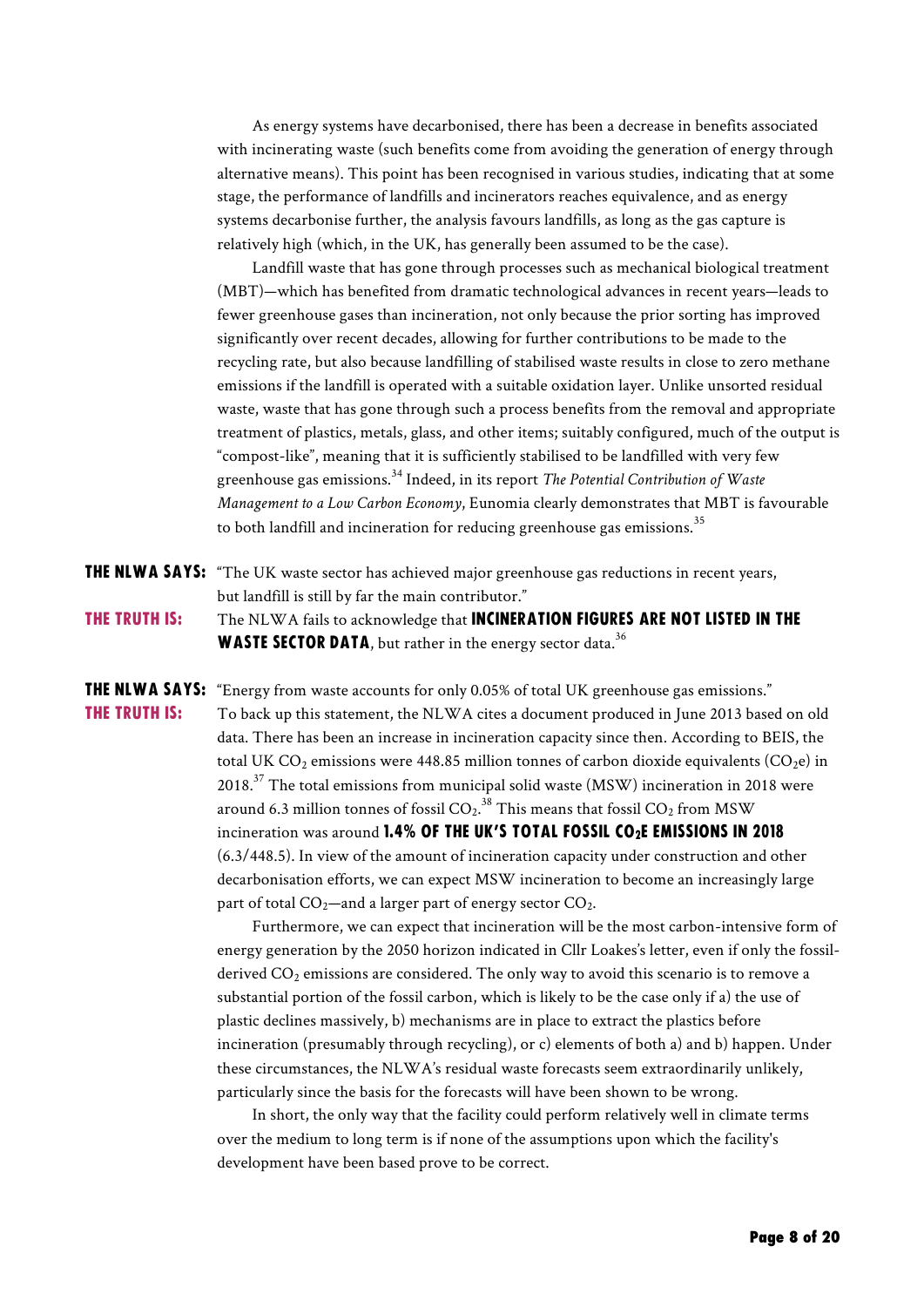### Air quality and health risks

**THE NLWA SAYS:** "The prime responsibility of councillors serving the public must at all times be to provide responsible, effective solutions which safeguard our communities from social, health and environmental risks. The North London Heat and Power Project meets exactly these requirements."

**THE TRUTH IS:** Health risks of incineration have been highlighted in recent scientific studies that link

particulate matter (PM) and air quality to intelligence and to Covid-19.<sup>39</sup> Incinerator filters appear to be relatively effective at removing  $PM_{2.5}$  and  $PM_{10}$ , but the opposite is true of ULTRA-FINE PARTICLES, SUCH AS PM<sub>0.1</sub>, WHICH ARE PARTICULARLY HAZARDOUS to human health, especially in communities around incinerators. As MP Kate Osamor underscored in a Westminster Hall debate in February 2020, "research shows that particulates such as those currently emitted at the Edmonton incinerator CAUSE THE LOSS OF AN AREA THE SIZE OF TWO LARGE EGGS IN THE LUNGS OF EVERY CHILD."<sup>40</sup>

Having studied emissions from incinerators, Mike Reeks, Professor Emeritus of Fluid Dynamics, Newcastle University, concluded: "There is a very real health concern associated with the inhalation of toxic gases and aerosols produced during the incineration/combustion of municipal solid waste." His measurements "indicate that **OVER 90% OF THE EMITTED** particles are ultra-fine particles (UFPs) <0.1 micron in size", implying that "the bag filters used for the removal of particles produced in the incineration process have a very low efficiency for the removal of UFPs, contradicting assertions that these filters have a high removal efficiency for UFPs." His analysis of fibre filter retention revealed "**FILTER EFFICIENCY AS LOW AS 5%, compared to 100% for particle sizes >1 micron".**<sup>41</sup>

In the words of former MP Dr David Drew, who chairs the Particulate Research Group: "Scientific evidence has shown that the real dangerous impact of incineration comes from the smallest particles,  $PM_{0.1}$  and  $PM_1$ , because they are absorbed into the bloodstream through the lungs. These particles are too small to be filtered and are therefore EMITTED DIRECTLY INTO THE AIR THAT WE BREATHE." $42$ 

Echoing these findings, Vyvyan Howard, Emeritus Professor of Nano Systems Biology at the Centre for Molecular Bioscience, University of Ulster, said that "epidemiological studies worldwide have consistently demonstrated links between ambient particulate matter exposure and adverse health outcomes, including increased rates of **RESPIRATORY AND** cardiovascular illness, hospitalisations, and premature mortality. Studies have shown that ultrafine particles are more toxic than larger particles." He further noted that "bag filter systems on municipal waste incinerators cut out the larger particles and produce an aerosol of the smallest particles, which are precisely those that are most hazardous to health. This is likely to have LONG-TERM HEALTH IMPACTS ON COMMUNITIES IN THE VICINITIES of waste incinerators."<sup>43</sup>

Other harmful pollutants that are released into the air by incinerators include nitrogen oxides (such as nitrogen dioxide), sulphur oxides, hydrogen chloride, dioxins, furans, and heavy metals. Another concern is related to the planned incinerator's overcapacity, which exposes residents to the risk of CARBON-INTENSIVE WASTE SHIPPING from outside the seven boroughs.

For details on **ENVIRONMENTAL RISKS**, see the endnote and XR's letter of 11 March 2020.44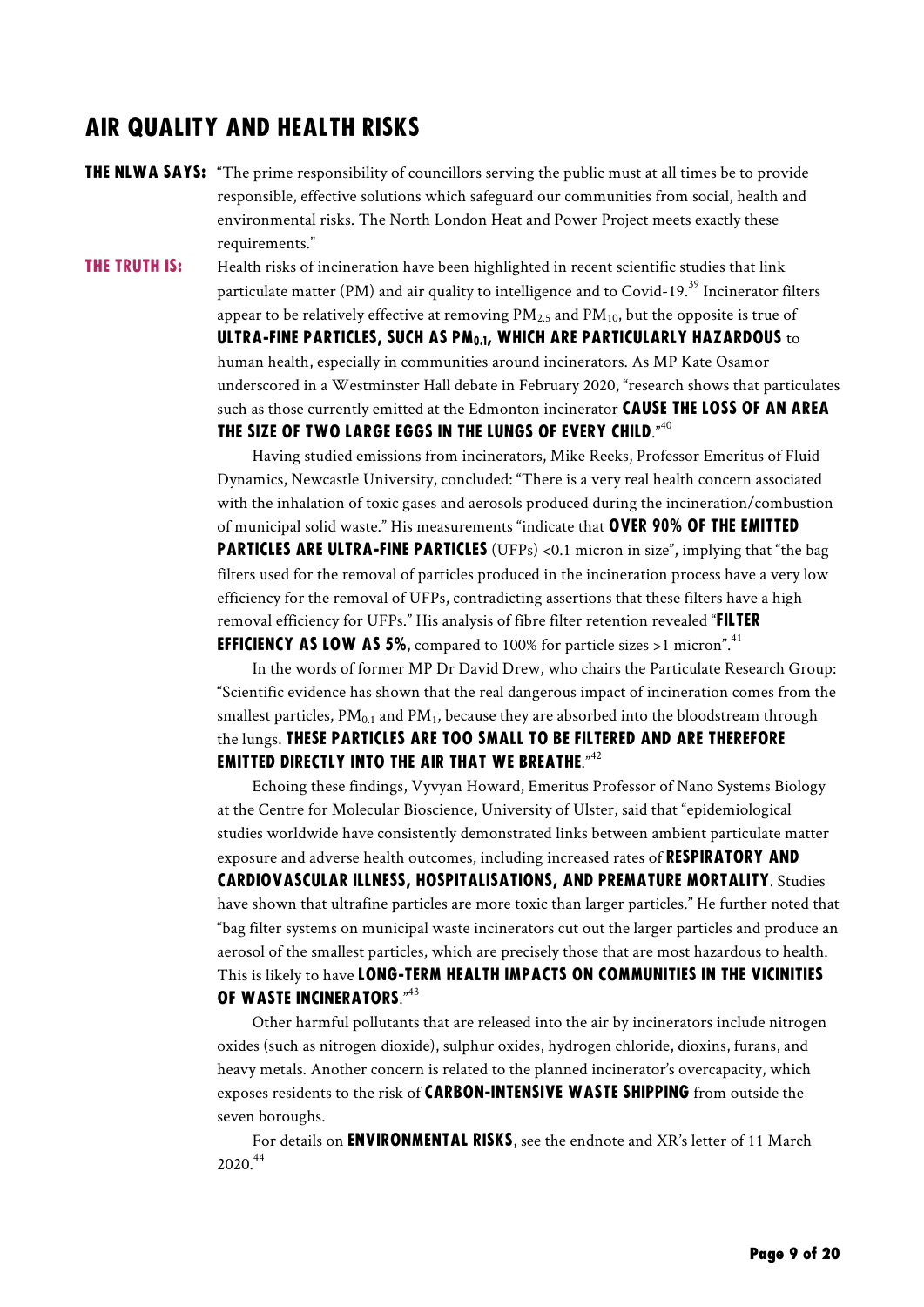## PUBLIC ENGAGEMENT, value for taxpayers, rubbish & hot air

- THE NLWA SAYS: "It [the NLHPP] was subject to extensive public engagement, consultation and then to an examination in public."
- **THE TRUTH IS:** Few residents in North London know about the planned incinerator. The NLWA conducted a public consultation in 2014–15, in only two of the seven boroughs, **AFTER WHICH THE** PROJECT EXPANDED TO INCLUDE NON-HOUSEHOLD WASTE. We know of no articles that appeared in the local press during that time to explain the planned project. During the limited public consultation that did take place, the **NLWA DID NOT INFORM RESIDENTS THAT THE FACILITY MIGHT BURN WASTE FROM OUTSIDE OF NORTH LONDON.** See the consultation notices.<sup>45</sup>
- THE NLWA SAYS: "The project represents excellent value for taxpayers and is more cost-effective than the alternative options."
- **THE TRUTH IS:** This statement is misleading in that it fails to declare that the NLWA benefits significantly from the fact that incineration pays no tax, unlike other routes of waste disposal and energy generation, which are taxed and thus go some way to compensate for the public health costs arising from  $CO_2$  emissions. The UNPAID PUBLIC HEALTH COSTS FROM THE FOSSIL CO<sub>2</sub> from incineration must ultimately be picked up by the taxpayer. Would the NLWA still consider the project good value for money if an incineration tax were to be introduced? Note that if government policies fail to deliver waste ambitions, "the Government outlined in the 2018 Budget that [it] will consider introducing a tax on the incineration of waste". $46$

A newly released study by the UK Without Incineration Network (UKWIN), commissioned by a group of North London residents, makes specific RECOMMENDATIONS FOR A VALUE FOR MONEY REVIEW OF THE NLHPP, based on concerns that ASSESSMENTS to date have insufficiently addressed the project's financial risks. The report is available at <u>https://ukwin.org.uk/vfm.</u><sup>47</sup>

- THE NLWA SAYS: "It [the NLHPP] will be the first facility in the UK to invest in Selective Catalytic Reduction to reduce emissions of NOx—the same technology used in the world-class Amager Bakke facility in Copenhagen."
- **THE TRUTH IS:** The "world-class" Danish project has become known as a "costly mistake" and a "symbol of unfulfilled environmental aspirations of Denmark, which may see its **CLIMATE AND ENERGY** targets compromised for decades to come".<sup>48</sup>
- THE NLWA SAYS: "The alternatives to energy recovery were rigorously analysed in the DCO [development consent order], in the Alternative Assessment Report produced by technical specialists Ramboll."
- The truth is: This assessment from 2015 predates the UK Government's December 2018 Resources AND WASTE STRATEGY and its current proposals for the Environment Bill. The NLWA does not seem to have assessed the costs and benefits of using genuinely renewable zerocarbon energy rather than an energy-from-waste recovery process to generate electricity and/or heat. Such an **APPRAISAL SHOULD BE INCLUDED IN AN ENVIRONMENTAL AND** social impact assessment.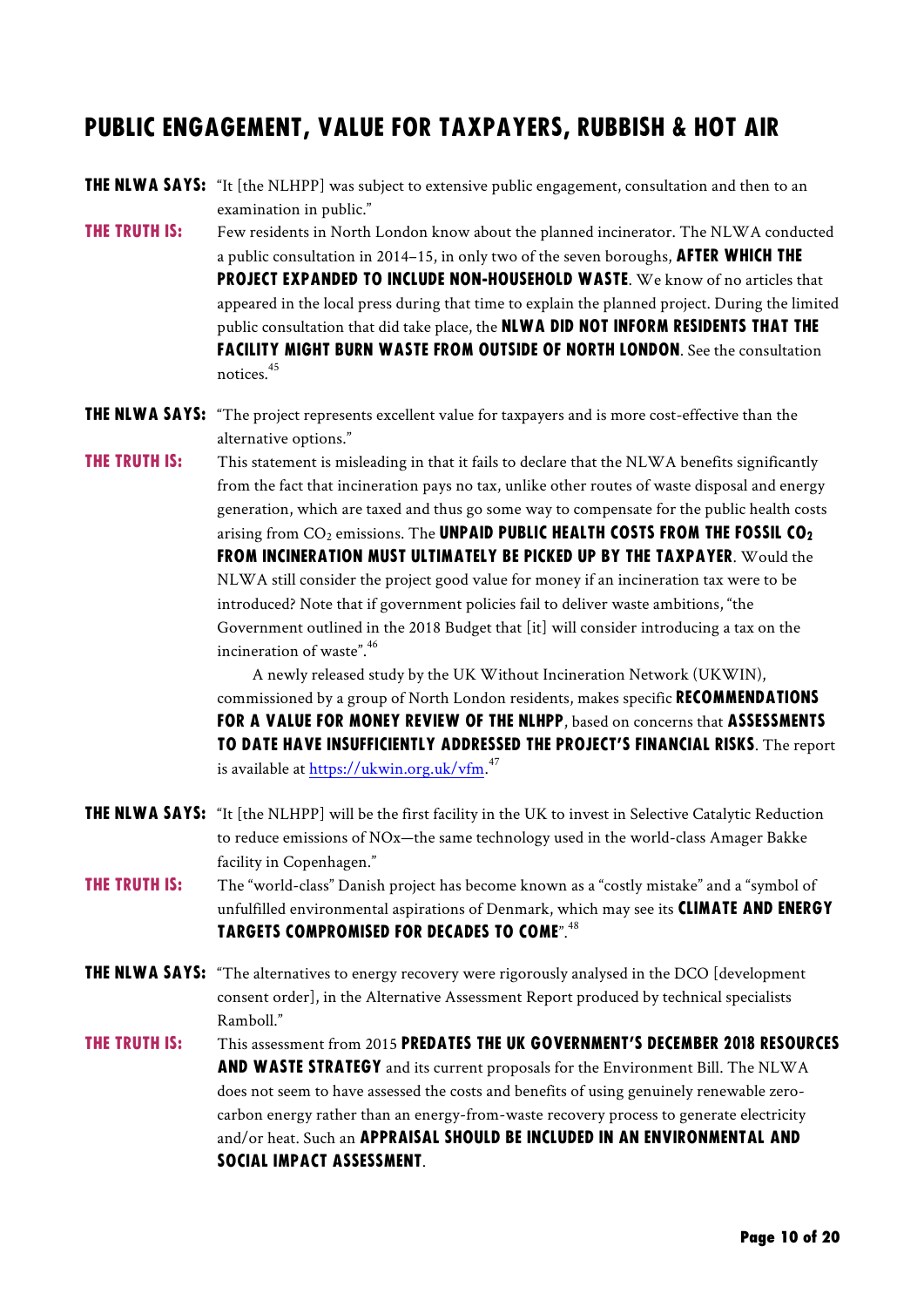## **CONCLUSION**

THE NLWA SAYS: "We can choose solutions that minimise [the] impact [of waste disposal]." **THE TRUTH IS:** Building the incinerator is not among the solutions. To minimise the impact, we need to:

- reduce waste
- RECYCLE MORE OF THE WASTE THAT IS GENERATED (the current 30% is significantly below the mandated 50%)
- manage the smaller quantity of residual waste in a more responsible manner.

To achieve those aims, we ask councillors to **PAUSE AND REVIEW** the North London Heat and Power Project. For details, see Extinction Rebellion's letter of 11 March 2020 at https://stop-edmonton-incinerator.org/wp-content/uploads/2020/03/2020-03-11-XRincinerator-letter.pdf.

For a summary of these findings, see XR's press release of 26 May 2020 at https://stopedmonton-incinerator.org/extinction-rebellion-26-may-2020-press-release/.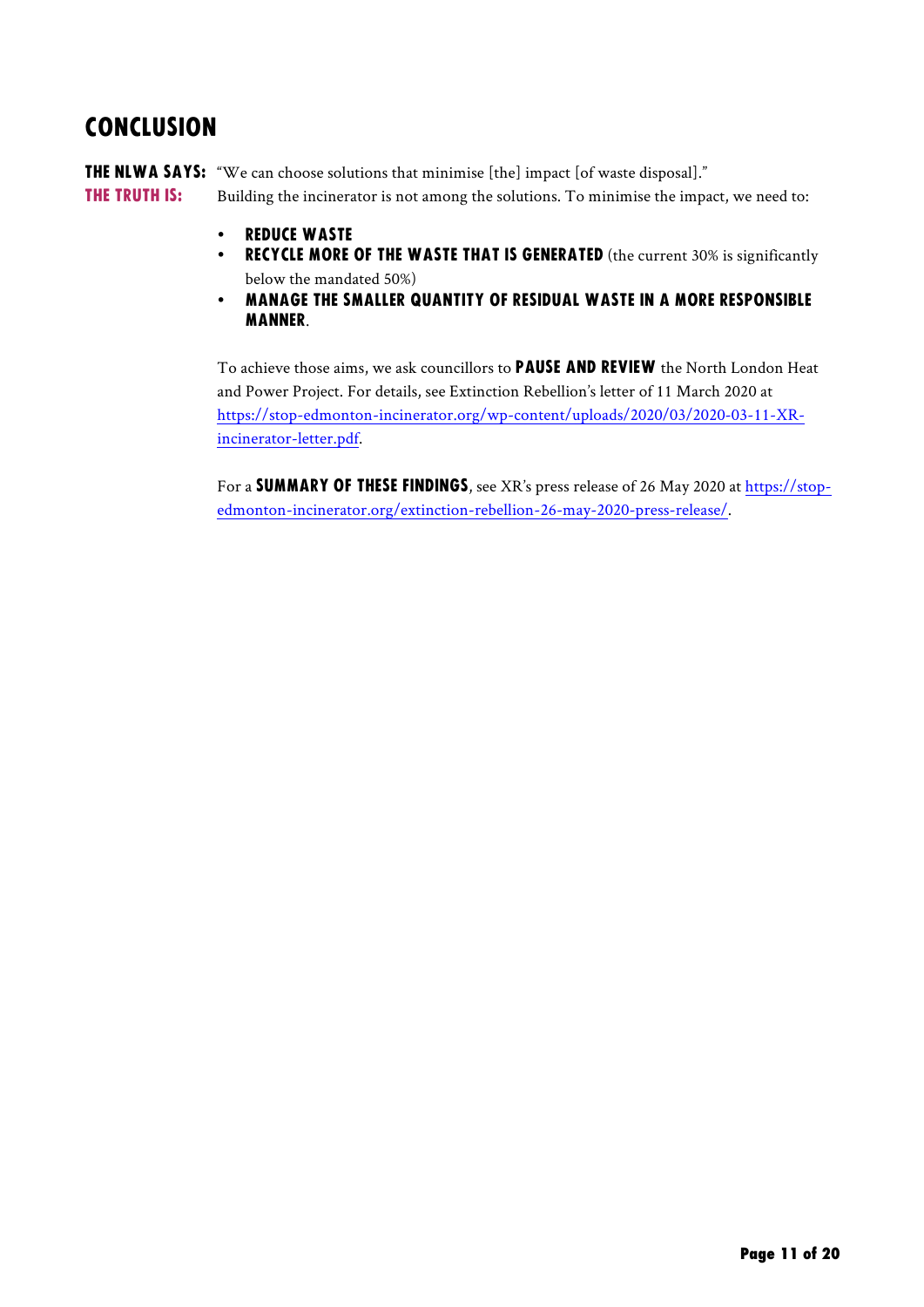## II. A RESPONSE TO COUNCILLOR JON BURKE: CO $_2$ , offsetting, and the CCC

By Dr Rembrandt Koppelaar, economist, PhD in Energy Systems Modelling, resident of Hackney and member of XR Hackney

In an article titled "Extinction Rebellion writes to over 400 councillors asking for halt to Edmonton incinerator", which appeared in the *Hackney Citizen* on 11 March 2020, Hackney Cllr Jon Burke is quoted as claiming that the carbon emissions figures provided by Extinction Rebellion (XR) are incorrect. Let me respond to two of his points in turn. And please bear with me if I get a bit technical, as I think most lay readers will be able to follow.

First, Cllr Burke asserts that "XR's letter is based on a completely false premise". He states: "The capacity of the new energy from waste plant is 700,000 tonnes of material, yet XR and other groups continue to falsely maintain that the CO2 output of the plant is 700,000 tonnes per annum. In fact, the CO2 emissions from the plant operating at maximum capacity would be circa 300,000 tonnes a year."

It is unclear what evidence Cllr Burke is using to challenge XR's estimate, which is similar to the one provided in an assessment commissioned by the North London Waste Authority (NLWA) and carried out by Ramboll, a Danish engineering consultancy. The study indicates that the 700,000 tonnes of waste that are to be burnt at the new Edmonton incinerator would contain an estimated 186,000 tonnes of carbon, resulting in 683,000 tonnes of  $CO<sub>2</sub>$  emissions when burnt.<sup>49</sup> Rounded up, that's 700,000 tonnes.

In its carbon accounting rules for 2019, the Intergovernmental Panel on Climate Change spells out that "if incineration of waste is used for energy purposes, both fossil and biogenic  $CO<sub>2</sub>$  emissions should be estimated". In North London, about half of the estimated carbon emissions would come from fossil fuels (mostly oil) and the remainder would have biogenic origins (from carbon that plants absorbed from the atmosphere). In his calculations, Cllr Burke appears to have left out the biogenic  $CO<sub>2</sub>$ .

Note also that the current incinerator was reported to have emitted 581,019 tonnes of  $CO_2$  in 2016. Since the NLWA has not argued that the new incinerator would have lower total emissions, it may be altering the accounting system instead, which would help explain Cllr Burke's calculation.

Accounting aside, even if Cllr Burke's estimate of 300,000 tonnes of CO<sub>2</sub> emissions per year were correct, it would be unjustifiably excessive. Let's put this volume into perspective: Hackney's total fossil fuel  $CO_2$  emissions from homes, workplaces, and transport are estimated at 648,000 tonnes for 2017, according to the London Energy and Greenhouse Gas Inventory. XR's letter proposes alternatives that would release far fewer emissions (at a fraction of the cost).

Second, Cllr Burke claims that offsetting would allow the new incinerator's net emissions to be much lower than XR suggests, noting that "if we were applying a strict carbon accounting exercise, the net emissions of the plant would be drastically less, when taking into account the electricity for 127,000 homes it will generate and the waste heat from the plant that will power the Meridian Water heat network".

The logic of offsetting is based on the erroneous assumption that it significantly reduces carbon emissions. Cllr Burke reasons that the new incinerator will replace electricity and heat produced by both gas boilers and gas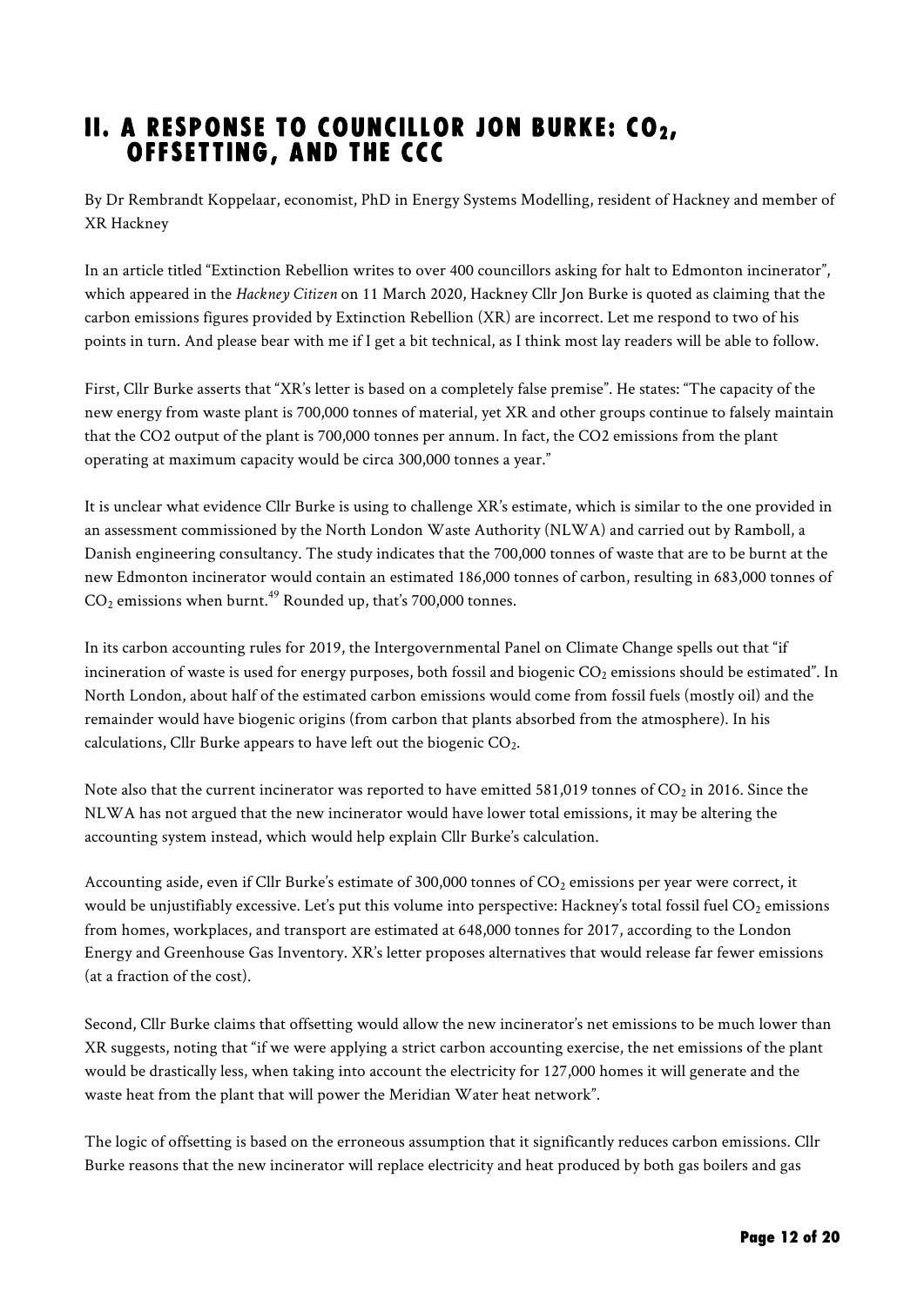power plants. In fact, it will not. The current incinerator produces electricity, and the new incinerator will take over that role, adding only a small net emissions gain over the system that's been in place at Edmonton since 1970 (the gain would come from the use of waste heat).

For argument's sake, let's say that Cllr Burke and Ramboll's estimates are taken at face value, councils carry on with business as usual, Alok Sharma (the recently appointed Secretary of State for Business, Energy and Industrial Strategy) chooses not to revoke planning permission—which he could do even without the NLWA's consent and construction on the new incinerator begins in late 2022. Would the incinerator be viable? Not for long, according to research by the Committee on Climate Change (CCC), the body that charts the UK's net zero carbon future.

The CCC reports that carbon emissions from waste incineration swelled from 0.6 to 4.7 million tonnes between 2000 and 2017. That surge mirrors a rise in the percentage of waste that is incinerated in the UK—from 7% in 2000 to 42% today. The CCC also points out that waste incineration now accounts for 6.5% of all power sector emissions, emphasising that if the UK is to reach a net zero carbon scenario, these emissions have to decline to zero by 2050—a year that corresponds roughly to the middle of the new incinerator's "useful life". In its 2019 report *Net Zero: The UK's Contribution to Stopping Global Warming*, the CCC finds that the 2050 goal will require incinerators to be retrofitted with carbon capture and storage technology, which will—even with technological advances—cost three times more than electricity from renewable energy. You do the maths.

Large-scale waste incineration has no future in a zero-carbon economy. In its thoroughly researched letter to councillors, XR rightfully opposes infrastructure that will lock North London into high-carbon emissions for decades to come.

XR's letter is available at https://stop-edmonton-incinerator.org/wp-content/uploads/2020/03/2020-03-11-XRincinerator-letter.pdf.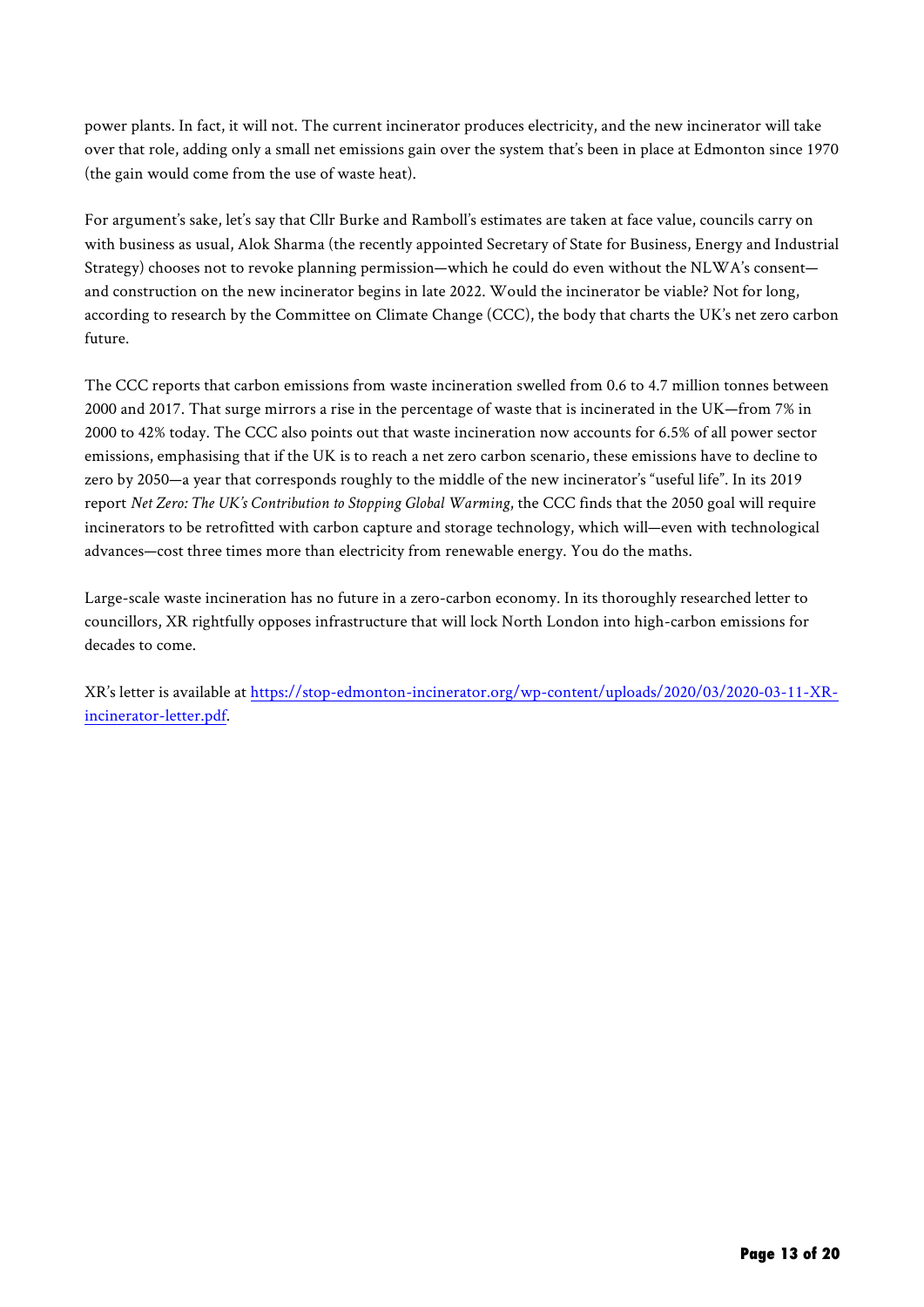### iII. Busting the NLWA low-carbon myth: A STEP-BY-STEP GUIDE TO CO2 EMISSIONS

As noted in Section I of this document, THE NLWA HAS AVOIDED CITING TOTAL PROJECTED CARBON **EMISSIONS OF THE NLHPP.** At the same time, it has refrained from explicitly disputing XR's figure of 700,000 tonnes of  $CO<sub>2</sub>$  per year. Instead, the NLWA uses QUESTIONABLE ACCOUNTING and undefined expressions such as "climate impact", which creates an impression that the NLHPP will secure a "carbon saving" and release only 28,000 tonnes—rather than the actual 700,000 tonnes—of  $CO_2$  per year.

**THE NLWA SAYS:** "The claim that the new ERF [energy recovery facility] will release 700,000 tonnes of carbon dioxide each year is misleading in understanding the climate impact of north London's waste; in fact, the ERF will be a major part of tackling the Climate Emergency and the most sustainable way of treating non-recyclable waste in north London. The climate impact of the new facility is equivalent to 28,000 tonnes of carbon dioxide when treating 700,000 tonnes of non-recyclable waste.<sup>50</sup> The carbon impact is so low because the ERF will (a) prevent methane generated in landfill (b) displace more carbon-intensive energy generation, like natural gas power plants and (c) enable metals left after the combustion process to be recycled (in 2018/2019 alone, 18,500 tonnes of metal was recovered for recycling at Edmonton EcoPark)."

**THE TRUTH IS:** The NLWA's assertions are based on a report prepared by the engineering consultancy Ramboll, on which this section draws.<sup>51</sup> [Note that Cllr Jon Burke's claim that the facility would emit about 300,000 tonnes of  $CO<sub>2</sub>$  per year (discussed in Section II, above) is at odds with the figure proposed in Cllr Loakes's letter, which we dispute in this section.]

A careful reading of the report reveals that Ramboll presents only SELECTED DATA AND **SCENARIOS** in arguing that waste incineration generates low  $CO<sub>2</sub>$  emissions.<sup>52</sup>

First, Ramboll limits waste management options to incineration or traditional landfill, ignoring alternatives such as mechanical biological treatment (MBT), or a combination of the 4R strategy (reduce, repair, reuse, recycle) with MBT and some landfill of stabilised materials.

#### Second, RAMBOLL OMITS BIOGENIC CO2 EMISSIONS, CONTRARY TO THE GUIDELINES of the Intergovernmental Panel on Climate Change (IPCC).

Third, Ramboll cherry-picks data relating to the generation of

**ELECTRICITY AND HEAT**, which has the effect of exaggerating the  $CO<sub>2</sub>$  offsets of incineration. Read on for a more detailed explanation.

#### so ca

| RAMBOLL SAYS: "As the waste is combusted in an ERF, all of the carbon (biogenic and fossil) is converted to |
|-------------------------------------------------------------------------------------------------------------|
| $CO2$ . As a general rule of thumb one tonne of $CO2$ is emitted when one tonne of waste is combusted"      |
| (emphasis added). $53$                                                                                      |

**THE TRUTH IS:** There is nothing wrong with this statement. It shows that Ramboll accepts the fundamental principle that burning 700,000 tonnes of waste results in 700,000 tonnes of  $CO<sub>2</sub>$ . Ramboll fails to apply this calculus, however, as explained below.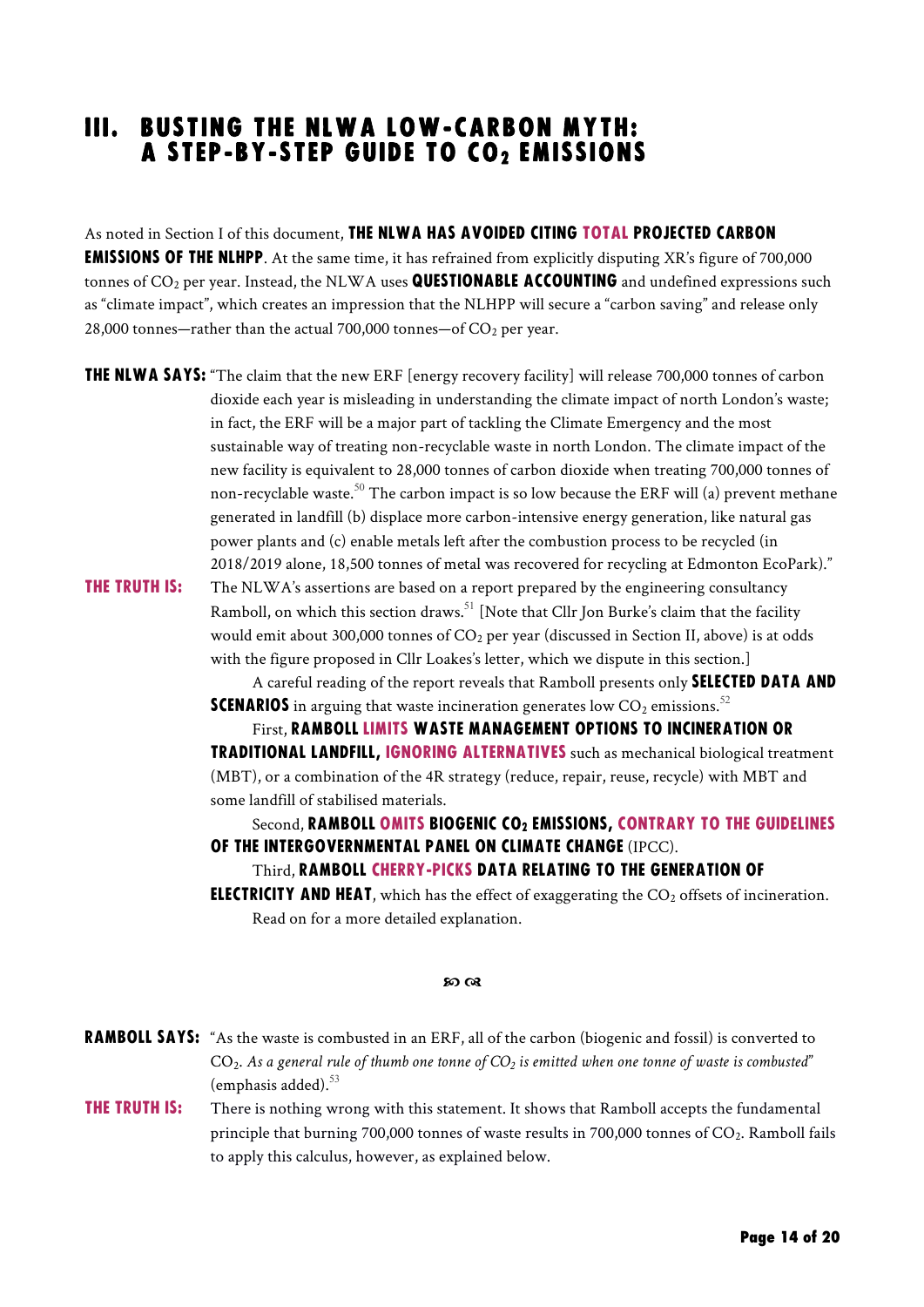**RAMBOLL:** The IPCC guidelines on calculating  $CO<sub>2</sub>$  emissions from the burning of municipal solid waste indicate that biogenic waste (cardboard, paper, food waste, etc.) should be subtracted from the total emissions. Since biogenic waste accounts for 55% of North London's waste, that proportion should be subtracted from the total  $CO<sub>2</sub>$  emissions.

THE TRUTH IS: In fact, the 2019 IPCC instructions say that "if incineration of waste is used for energy purposes, both fossil *and biogenic CO<sub>2</sub>* should be estimated [and reported]" (emphasis added).  $^{54}$ 

> Table 4, below, shows how Ramboll calculates the fossil-derived emissions and arrives at a total of 455 kg  $CO_2$  equivalents  $(CO_2e)$  per tonne of waste. This amount is a gross underestimate since it leaves out direct emissions of biogenic CO<sub>2</sub>.

**TABLE 4** Ramboll's calculation of CO<sub>2</sub>e emitted by the Edmonton ERF per tonne of waste<sup>55</sup>

| <b>Emission</b> type |                 | Amount emitted per year<br>(kg $CO2e$ /tonne of waste) |  |
|----------------------|-----------------|--------------------------------------------------------|--|
| Direct               | CO <sub>2</sub> | 439.0                                                  |  |
|                      | Methane         | 0.1                                                    |  |
|                      | NO <sub>2</sub> | 1.7                                                    |  |
| Indirect             | Consumables     | 14.0                                                   |  |
| Total                |                 | 454.8                                                  |  |

**RAMBOLL:** A total of 415 kg  $CO_2$  per tonne of waste may be offset from the new incinerator's total annual  $CO<sub>2</sub>$  emissions, in view of lower  $CO<sub>2</sub>$  emissions associated with the production of electricity (281 kg  $CO_2$  per tonne of waste), district heating (94 kg), and recovered metals (40 kg). **THE TRUTH IS:** This accounting is open to challenge. Let's unpack it.

> ELECTRICITY: The Ramboll report assumes that the electricity produced by the Edmonton facility will replace that produced by a gas power station with a carbon intensity of 373 kg CO2 per megawatt hour.

> Ramboll also ignores the carbon intensity of alternative sources, such as the current mix that supplies the grid, or low-carbon sources such as onshore wind. **TABLE 5** shows that if we choose other sources of energy—such as the current mix feeding the UK grid, or low-carbon sources—we arrive at different amounts of offsets that are significantly less favourable than the ones chosen by Ramboll.

**TABLE 5** Offsetting figures based on different sources of electricity generation

| Source of electricity             | Carbon intensity of       | $CO2$ emitted | $CO2$ offset per  |
|-----------------------------------|---------------------------|---------------|-------------------|
|                                   | electricity generated     | per 0.75      | 700,000 tonnes of |
|                                   | (kg CO <sub>2</sub> /MWh) | MWh (kg)      | waste (tonnes)    |
| Gas-powered station               | $373*$                    | 281           | 196,000           |
| UK grid (current average of high- |                           |               |                   |
| and low-carbon electricity)       | $150**$                   | 113           | 78,750            |
| Low-carbon station (onshore wind) | $12**$                    | Q             | 6,300             |

Notes: \*Ramboll does not provide the source of this figure. \*\* See https://carbonintensity.org.uk/*.*

This approach allows Ramboll to offset 281 kg  $CO<sub>2</sub>$  per tonne of waste for electricity generated by the new incinerator, based on an expected output of 0.75 MWh per tonne.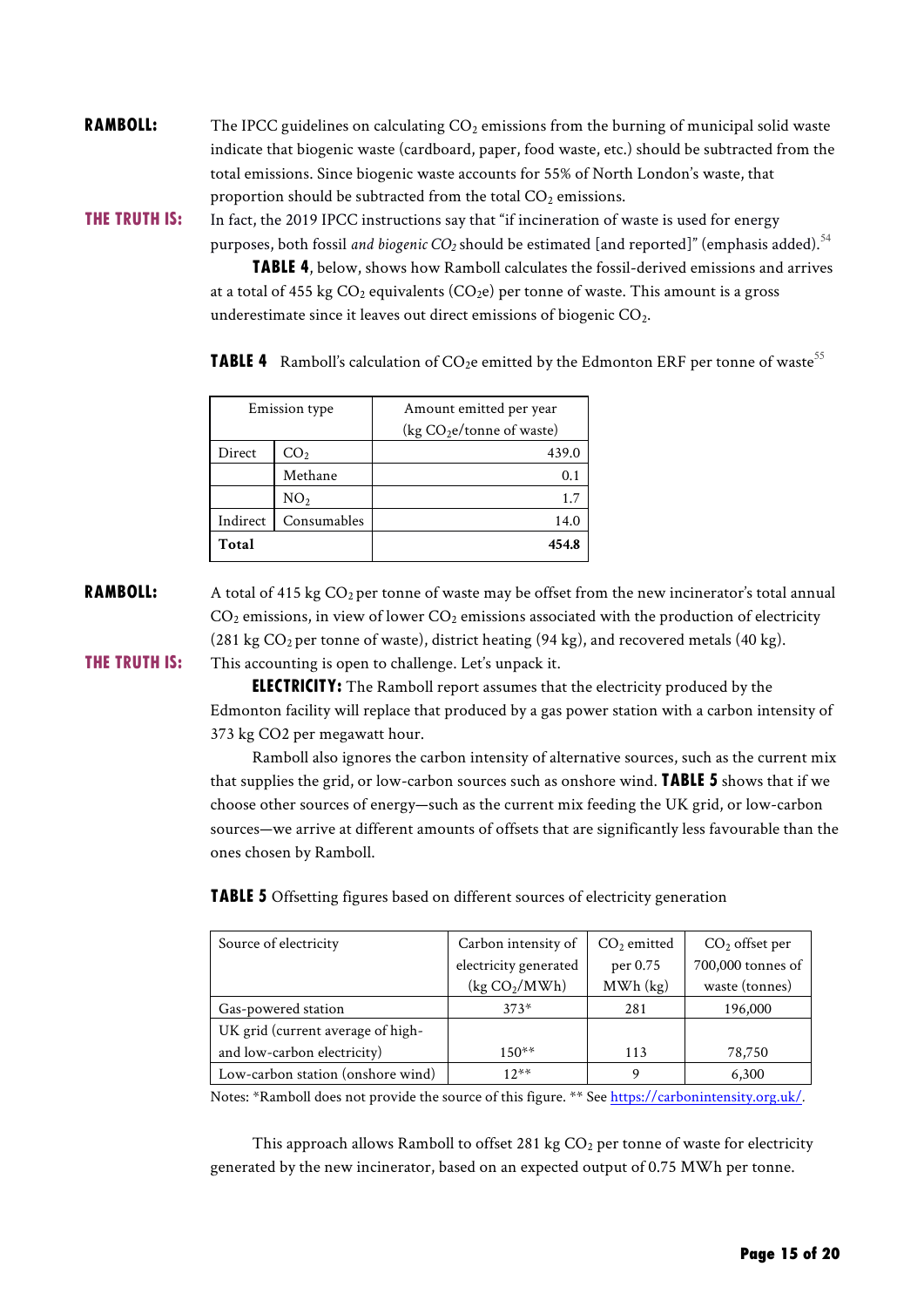**DISTRICT HEATING:** Ramboll offsets 94 kg  $CO<sub>2</sub>$  per tonne of waste for district heating, based on an expectation that by burning 700,000 tonnes of waste the new incinerator will deliver 0.4 MWh per tonne. Ramboll assumes that the heat from the new incinerator will replace heat from gas. Given that the UK is phasing out gas-fired heating and that new technologies are being introduced to reduce emissions, this comparison is similarly based on challengeable assumptions. A fair projection would also consider the carbon emissions of new technologies, such as ground-source heat pumps. In doing just that, **TABLE 6** demonstrates that these alternatives yield far less favourable offsets.

Source of heat Carbon intensity of generated heat (kg  $CO<sub>2</sub>/MWh$ )  $CO<sub>2</sub>$  emitted per 0.4 MWh (kg) CO2 offset per 700,000 tonnes of waste (tonnes) Gas boiler  $236*$  94 65,800 Ground-source heat pump (320%)† 49\*\* 20 14,000 Ground-source heat pump (400%)<sup>†</sup> 39<sup>\*\*</sup> 16 11,200

**TABLE 6** Comparison of  $CO<sub>2</sub>$  offsets from the generation of heat

†Operational energy efficiency. \*Ramboll does not provide the source of this figure. \*\*See https://www.icax.co.uk/Carbon\_Emissions\_Calculator.html.

**METALS:** Ramboll offsets 40 kg  $CO<sub>2</sub>$  per tonne of waste for metals that are recovered from bottom ash and recycled, noting that they reduce the need for ore extraction and processing. Here the question is: why are metals not removed prior to incineration, especially since some are completely lost in the process?

RAMBOLL'S TOTAL OFFSET: Ramboll adds these three categories of debatable offsets  $(281 \text{ kg CO}_2 \text{ per tonne of waste for electricity} + 94 \text{ kg for district heating} + 40 \text{ kg for recovered})$ metals) and arrives at a total offset of 415 kg  $CO<sub>2</sub>$  per tonne of waste.

**RAMBOLL:** A total of 415 kg  $CO_2e$  per tonne of waste may be offset from 455 kg  $CO_2e$  per tonne to yield the new incinerator's total annual  $CO_2$  emissions: 40 kg  $CO_2$ e per tonne of waste, or 28,000 tonnes per 700,000 tonnes of waste.

**THE TRUTH IS:** As demonstrated above, Ramboll overestimates the offset total (at 415 kg  $CO<sub>2</sub>e$  per tonne) by ignoring alternative waste management options and cherry-picking data; at the same time, it underestimates the total  $CO_2e$  emitted (at 455 kg  $CO_2e$  per tonne) by failing to follow the IPCC requirements. As mentioned above, the IPCC instructs us to count biogenic  $CO<sub>2</sub>$  as well when incineration of waste is used to produce energy. Ramboll's calculations conceal the reality that waste incineration is *not* a low-carbon energy source.

> By following the above-mentioned IPCC requirements—which indicate that 1 tonne of incinerated waste results in 1 tonne of  $CO<sub>2</sub>$ —we arrive at the conclusion that **INCINERATING** 700,000 TONNES OF WASTE SENDS 700,000 TONNES OF CO2 INTO THE ATMOSPHERE.

> Interestingly, in another part of the report, Ramboll states that the total carbon content of this waste is 26.6%, or 186,200 tonnes of carbon. When incinerated, this amount of carbon combines with oxygen to produce  $682,795$  tonnes of  $CO<sub>2</sub>$  (186,200 x 3.667). That figure is extraordinarily close to our 700,000 tonnes of  $CO_2$ —and nowhere near the NLWA's 28,000 tonnes.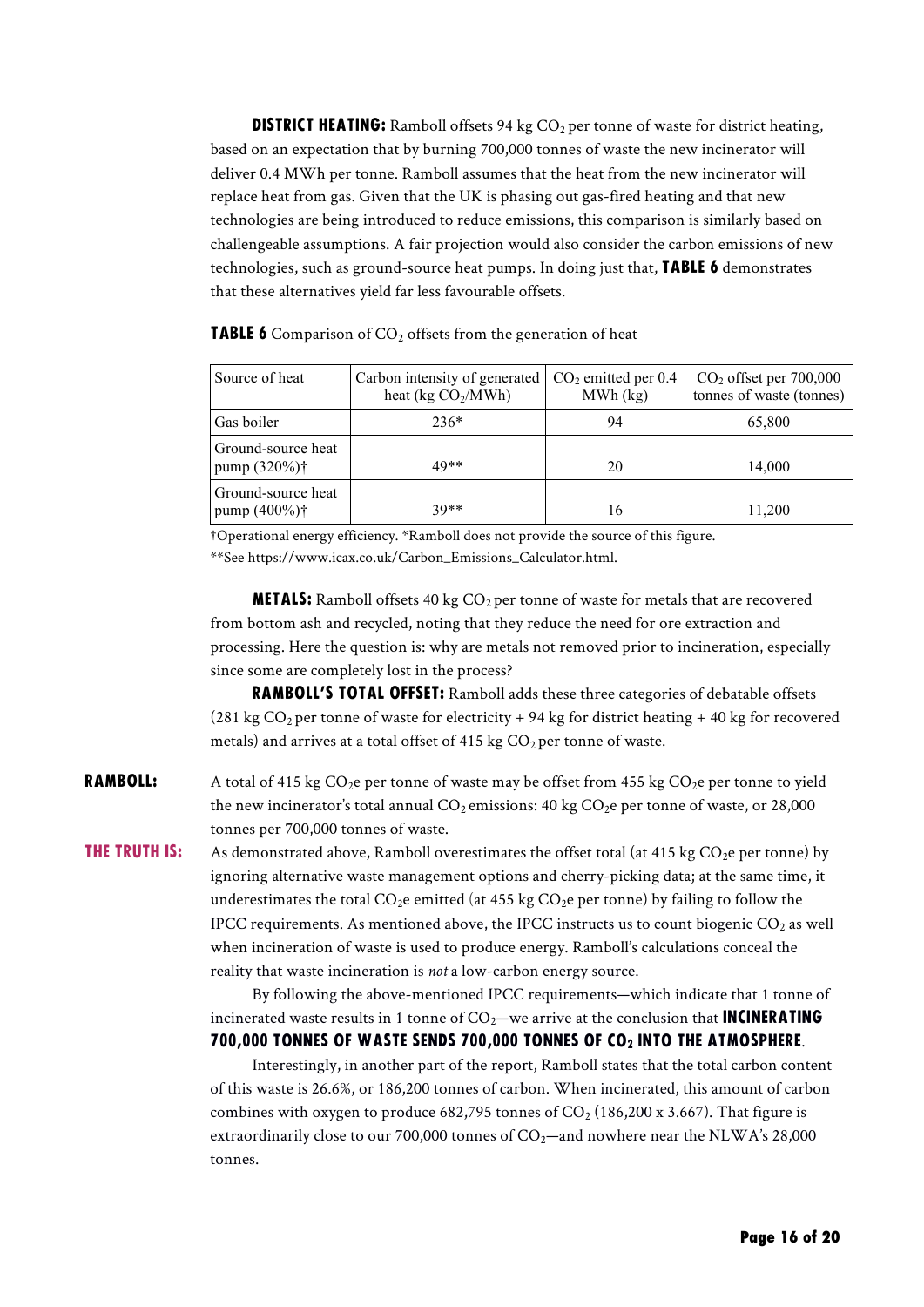## **NOTES**

We gratefully acknowledge the support of UKWIN (United Kingdom Without Incineration Network, ukwin.org.uk) and the Stop the Edmonton Incinerator Now project (stop-edmonton-incinerator.org). More sources and details are available upon request.

<sup>2</sup> See http://northlondonheatandpower.london/media/crgld5b0/nlwa-response-to-extinction-rebellion-letter-03-11-20.pdf.  $3$  In 2018/19, 511,577 tonnes of local authority-collected waste were sent for energy recovery by incineration; 64,793 tonnes were sent to landfill. See page 34 of http://www.nlwa.gov.uk/media/2799/annual-monitoring-report-2018\_19-final-v2.pdf.

<sup>4</sup> In the same letter, Cllr Loakes links the 700,000-tonne figure to the seven boroughs when he writes: "The NLWA has a statutory duty to dispose of the non-recyclable waste produced by north London's residents. By 2050, we need to be prepared to manage 700,000 tonnes of *this* waste every year" (emphasis added). See the rebuttal to this statement on page 5. <sup>5</sup> The amount of residual waste has dropped by one-third since 2003: from 867,336 tonnes in 2002/03 to 582,779 tonnes in 2018/19. See http://nlwa.gov.uk/media/2354/nlwa-final-accounts-2003-04-final-version-with-front-page-annotated.pdf, http://nlwa.gov.uk/media/2223/report-nlwa-mar-06-statement-of-acounts-year-endsept06.pdf,

http://nlwa.gov.uk/media/2081/report-2007-08-statement-of-accounts-appendix-b.pdf, and

<sup>7</sup> See http://nlwa.gov.uk/media/1755/north-london-joint-waste-strategy.pdf. It is not clear when the 2009 Joint North London Waste Plan will be replaced. The proposed replacement plan, submitted in August 2019, has not yet been found sound (see note 23, below); due to the pandemic, it is also unclear when consultation on modifications will begin (see https://assets.publishing.service.gov.uk/government/uploads/system/uploads/attachment\_data/file/884716/LPA\_Other\_Pl an\_Progress\_-\_1\_May\_2020\_.pdf and https://www.nlwp.net/examination/). The UK-wide target for 2020 is also 50% recycling for household waste and the England/UK-wide target for 2035 is 65% recycling for municipal waste, including commercial and industrial (C&I) waste, which is similar to household waste. In addition, the London-wide target for 2030 is 65% of municipal waste (again, including C&I). See Figure 45 in the London Environment Strategy of May 2018, which models recycling rates at 77% of business municipal waste and 50% of household waste

(https://www.london.gov.uk/sites/default/files/london\_environment\_strategy\_0.pdf). Further, the Mayor's August 2018 C40 Advancing Towards Zero Waste Declaration says: "We pledge to advance towards zero waste cities by: (1) reducing the municipal solid waste generation per capita by at least 15% by 2030 compared to 2015; and (2) reducing the amount of municipal solid waste disposed to landfill and incineration by at least 50% by 2030 compared to 2015, and increase the diversion rate away from landfill and incineration to at least 70% by 2030."

<sup>8</sup> See http://nlwa.gov.uk/media/1755/north-london-joint-waste-strategy.pdf.

<sup>9</sup> See http://nlwa.gov.uk/governance-and-accountability/annual-reports.

<sup>10</sup> See http://nlwa.gov.uk/governance-and-accountability/financial-statements.

<sup>12</sup> See <u>https://stop-edmonton-incinerator.org/wp-content/uploads/2020/03/2020-03-11-XR-incinerator-letter.pdf.<br><sup>13</sup> See http://nlwa.gov.uk/governance-and-accountability/financial-statements.</u>

 $\frac{1}{1}$  $^1$  See Cllr Loakes's letter at http://northlondonheatandpower.london/media/crgld5b0/nlwa-response-to-extinctionrebellion-letter-03-11-20.pdf and Cllr Burke's comments at https://www.hackneycitizen.co.uk/2020/03/11/extinctionrebellion-writes-400-councillors-halt-edmonton-incinerator/. 2

http://nlwa.gov.uk/governance-and-accountability/financial-statements/. For the 2008/09 figures, search online for "2008/09 Statement of Accounts - North London Waste Authority". See also note 19, below, on decreases in total arisings.  $^6$  See https://stop-edmonton-incinerator.org/wp-content/uploads/2020/03/2020-03-11-XR-incinerator-letter.pdf.

<sup>&</sup>lt;sup>11</sup> See more details in note 7, above, and at https://stop-edmonton-incinerator.org/wp-content/uploads/2020/03/2020-03-11-XR-incinerator-letter.pdf.

<sup>14</sup> See https://www.hackneygazette.co.uk/news/environment/north-london-boroughs-sign-letter-backing-incineratorproject-after-extinction-rebellion-s-calls-for-postponement-1-6621587.<br><sup>15</sup> See <u>https://stop-edmonton-incinerator.org/wp-content/uploads/2020/03/2020-03-11-XR-incinerator-letter.pdf.<br><sup>16</sup> See https://stop-edmonton-inciner</u>

note 7, above.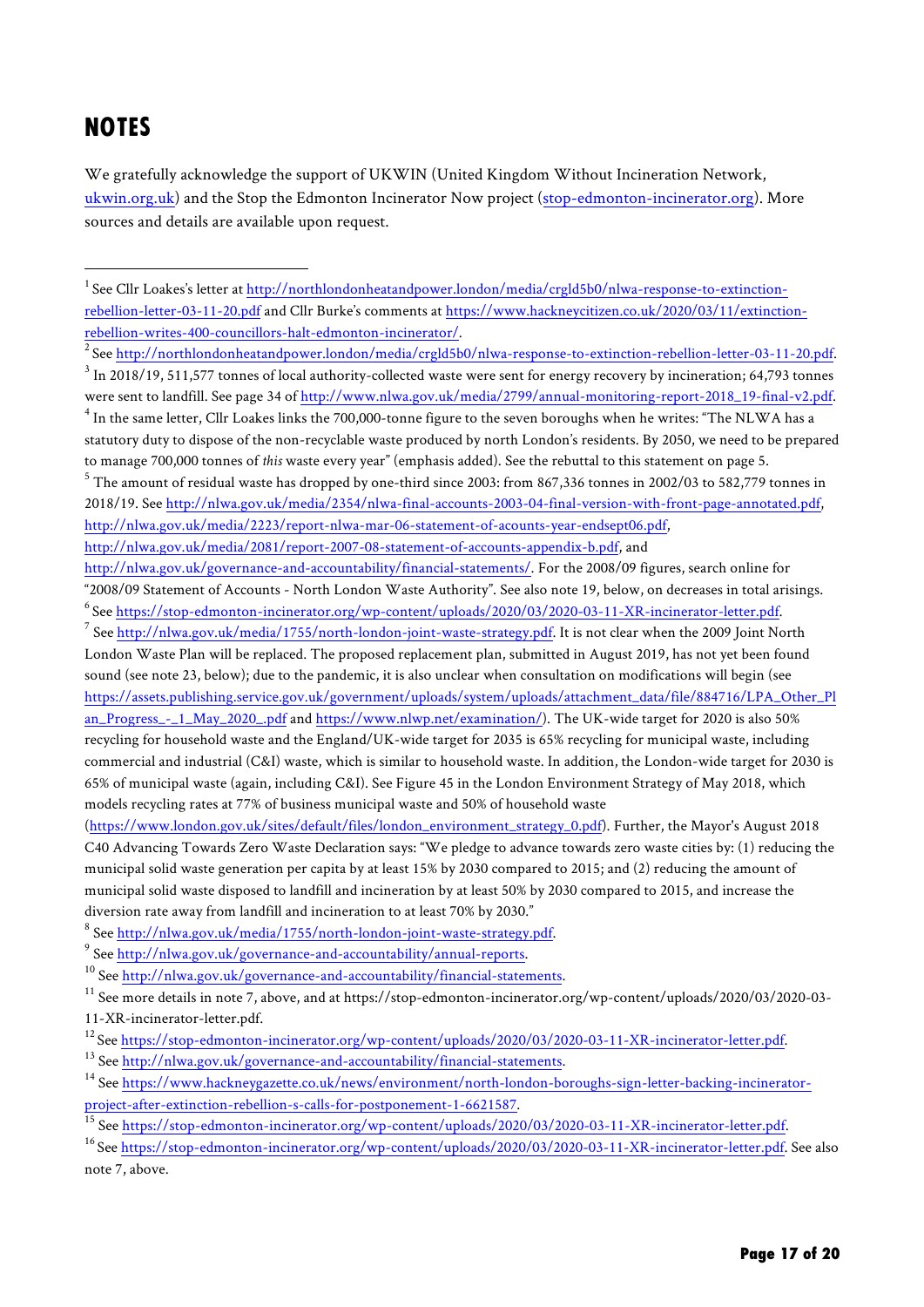<sup>17</sup> See <u>http://northlondonheatandpower.london/media/y4on22na/ad01-04\_newspaper\_notices\_lores.pdf.<br><sup>18</sup> See the North London Joint Waste Strategy (http://nlwa.gov.uk/media/1483/north-london-joint-waste-strategy-1.pdf).</u> In particular, the Waste and Emissions Act 2003 requires the Strategy to "have regard for guidance given by the Government. In addition, sub-section 32(6) requires that the strategy has regard to the Mayor's Municipal Waste Management Strategy. The new Greater London Authority (GLA) Act now makes it a requirement that this Strategy should also be 'in general conformity' with the Mayor of London's own Municipal Waste Management Strategy for the capital." Moreover, "assessment of new and emerging technologies will need to be undertaken by the North London Waste Authority as the Partner Authorities progress towards the North London Waste Authority letting a new contract or contracts for waste management services in North London from 2014. This will have regard to more recently published reports and analyses from the Mayor of London and others, particularly in relation to climate change." Further, the "Partner Authorities will share good practice on waste reducing activities and will have regard to the effects on waste arising when introducing new waste services."

<sup>19</sup> See http://nlwa.gov.uk/governance-and-accountability/financial-statements/. See also page 7 of the NLWA's Annual Monitoring Report 2018/19 (http://www.nlwa.gov.uk/media/2799/annual-monitoring-report-2018\_19-final-v2.pdf), which states: "When the [2009 North London Joint Waste Strategy] was published it was envisaged that an increasing population would produce an increase in the amount of waste arising which in turn would require a combination of an increase in the waste treatment capacity provided and intensification in the use of the existing facilities. Unexpectedly, the amount of waste produced between 2006/07 and 2012/13 fell despite the increase in population and dwelling stock […] and it would appear to be related to the economic downturn during this period. 2013/14 saw a return to increasing waste volumes but this has not been sustained and the waste produced in the north London area has decreased again in 2018/19."  $^{20}$  For 2018/19, the NLWA reported a total of 818,285 tonnes of local authority-collected waste, 147,470 tonnes less than the predicted 965,755 tonnes. For the same period, North London produced 582,779 tonnes of residual waste, 74,653 tonnes less than the predicted 657,432 tonnes. The residual waste prediction was made under the NLWA's "low" recycling scenario, which is more reflective of the current 30% rate than the "central" or "high" scenarios, yet patently unsuitable given that it assumes a now unattainable 40% recycling rate by 2020/21. Note, however, that the "high" scenario is the only one that is "in line with the London Plan and the Mayor's Waste Strategies". For year-by-year projections under the three scenarios, see https://infrastructure.planninginspectorate.gov.uk/wp-content/ipc/uploads/projects/EN010071/EN010071-000390- AD05.04\_Need\_Assessment.pdf; for actual figures for 2018/19, see http://nlwa.gov.uk/media/2799/annual-monitoringreport-2018\_19-final-v2.pdf.

<sup>21</sup> See https://infrastructure.planninginspectorate.gov.uk/wp-content/ipc/uploads/projects/EN010071/EN010071-000390-AD05.04\_Need\_Assessment.pdf, especially sections i.iii.viii, 3.3.63, and 3.4.9. 22 See Eunomia's *Carbon Impacts of Waste Management*, http://www.eunomia.co.uk/wp-content/uploads/2015/11/Technical-

Appendices-EN-1.pdf. For more details on MBT, see page 8 of this rebuttal.

<sup>23</sup> The North London Waste Plan (NLWP) of January 2019 identifies four locations in Enfield and Haringey: Eley Estate (in Enfield) and Brantwood Road, North East Tottenham and Friern Barnet Sewage Works/Pinkham Way (in Haringey). Under "Submission Plan", see "Appendix 2 Enfield Area Profiles Jan 2019" and "Appendix 2: Haringey Area Profiles Jan 2019" at https://www.nlwp.net/document-centre.

Note that the NLWP has come under heavy fire. The Pinkham Way Alliance (PWA), for one, has critiqued it as "not sound" and "not consistent either with national policy and guidance, or with policies in the draft London Plan 2018 (currently at examination stage) and the adopted Local Plans of its member councils". The PWA finds that "the overall need case and the prospective spatial strategy to manage waste generation and management over the plan period is not the most appropriate nor is it based on sound evidence nor is it effective." See

http://www.pinkhamwayalliance.org/download/i/mark\_dl/u/4013625592/4636068791/PWA%20Reg%2019%20NLWP%2 0-%20Submission%202019%20April%2029.pdf.

Theresa Villiers, MP, provided similarly critical comments, noting that "the NLWP has disregarded the apportionments in the London Plan, and has chosen the NLWA independent forecasts [which] are nearly 40% higher than the waste apportionment for the 7 member councils set out in the London Plan. […] The NLWP asserts that waste will grow as population increases. However, I am informed that the latest evidence does not support this assertion – since 2006 total population in the NLWA area has risen by over 25%, whilst total waste arisings have fallen. Therefore […], it would seem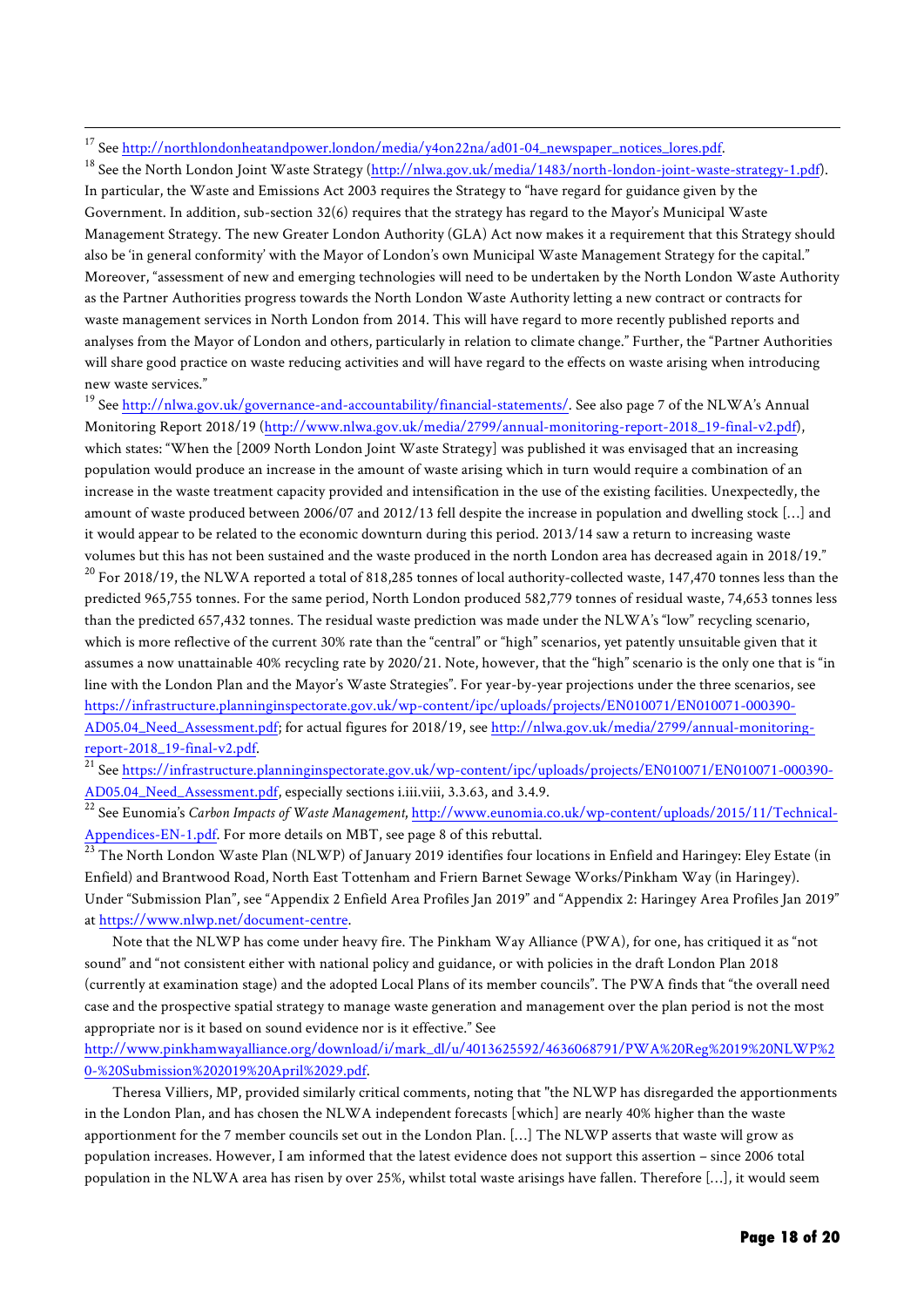odd that the NLWP, a subset of the London Plan, has reached a completely different conclusion despite assessing the same evidence." See https://www.nlwp.net/download/representations-received-at-regulation-19-in-representor-order-august- $\frac{2019}{\text{24}}$ See page 11 (section 3.1.13) and page E.1 (section E1.2.1) of the Alternatives Assessment Report of 2015—part of the

NLWA's application for a development consent order (DCO) for the new Edmonton incinerator—at

http://northlondonheatandpower.london/media/asvicpm2/ad05-03\_alternatives\_assessment\_lores.pdf. Note that the NLWA gives MBT biodrying with solid recovered fuel a pass in Appendix E.

<sup>25</sup> See http://ec.europa.eu/environment/waste/waste-to-energy.pdf.

 $\overline{\phantom{a}}$ 

<sup>26</sup> Denmark's November 2018 waste strategy, entitled *Denmark without Waste: Recycle More – Incinerate Less*, states:

"We incinerate an enormous amount of waste in Denmark; waste which we could get much more out of by more recycling and better recycling […] the Government has a vision that Denmark will protect its resources and materials, and recycle more household waste, while incinerating less. This will entail more materials being sent back into the economic cycle with benefits for the environment […] far too many of the valuable materials today end in waste incineration plants […]. By recycling more, we can ensure that many materials which could otherwise be exploited are not just wasted. Recycling a number of ordinary materials such as paper, cardboard, plastic, glass and food from households has not really moved forward for the past ten years […]. The Resources Strategy therefore anticipates that over the years to come more household waste will be separated and recycled rather than being incinerated at waste incineration plants." See

http://mfvm.dk/fileadmin/user\_upload/MFVM/Miljoe/Ressourcestrategi\_UK\_web.pdf.

<sup>27</sup> See <u>http://nlwa.gov.uk/media/1663/nlwa-obc-012910\_final.pdf</u>.<br><sup>28</sup> Exceptions are only justified if they are designed to "achieve the best overall environmental outcome". See Regulation 12 of the Waste (England and Wales) Regulations 2011 at https://www.legislation.gov.uk/uksi/2011/988/regulation/12/made. See government guidance on the waste hierarchy at https://www.gov.uk/government/publications/guidance-on-applyingthe-waste-hierarchy.<br><sup>29</sup> Since 2010, electricity generation from renewable sources has more than quadrupled in the UK. See

https://www.carbonbrief.org/analysis-uk-renewables-generate-more-electricity-than-fossil-fuels-for-first-time.

 $30$  A more up-to-date carbon factor for grid electricity would be 233 gCO<sub>2</sub> per kWh, as proposed in SAP 10, Version 10.0 of the UK's Standard Assessment Procedure for Energy Rating of Dwellings (see https://www.benuk.net/pdf/SAP-10.0\_24-07-

2018.pdf). 31 See point 2 of the "conclusions and recommendations" on page 5 of Etude's study *Low Carbon Heat: Heat Pumps in London*, commissioned by the Greater London Authority, at https://www.london.gov.uk/sites/default/files/low\_carbon\_heat\_ heat\_pumps\_in\_london\_.pdf.

32<br>32 See <u>https://stop-edmonton-incinerator.org/wp-content/uploads/2020/03/2020-03-11-XR-incinerator-letter.pdf.</u><br>33 See https://www.thetimes.co.uk/article/bury-plastic-in-landfill-until-science-progresses-and-it-can-be-m

boyd-65slvsl2v.

<sup>34</sup> Regarding MBT, see Southwark Council's waste management page at https://www.southwark.gov.uk/bins-andrecycling/general-household-waste/what-happens-to-general-waste; for additional details and sources, see https://stopedmonton-incinerator.org/wp-content/uploads/2020/03/2020-03-11-XR-incinerator-letter.pdf.

<sup>35</sup> See Eunomia's *The Potential Contribution of Waste Management to a Low Carbon Economy*, https://www.eunomia.co.uk/wp- $\frac{\text{content/vploads}/2015/11/Technical-Appendices-EN-1.pdf.}{^{36}}$ <br><sup>36</sup> The guidelines of the Intergovernmental Panel on Climate Change state: "Only fossil CO<sub>2</sub> should be included in national

emissions under Energy Sector while biogenic  $CO<sub>2</sub>$  should be reported as an information item also in the Energy Sector." See page 5.8 at https://www.ipcc-nggip.iges.or.jp/public/2019rf/pdf/5\_Volume5/19R\_V5\_5\_Ch05\_IOB.pdf.

 $37$  See Table 1 on UK annual greenhouse gas emissions in 1990–2018 in

https://assets.publishing.service.gov.uk/government/uploads/system/uploads/attachment\_data/file/790626/2018 provisional-emissions-statistics-report.pdf.

<sup>38</sup> See https://www.parliament.uk/business/publications/written-questions-answers-statements/writtenquestion/Lords/2020-01-29/HL927/.<br><sup>39</sup> For details, see: https://www.theguardian.com/environment/2018/aug/27/air-pollution-causes-huge-reduction-in-

intelligence-study-reveals, https://www.theguardian.com/environment/2019/jan/30/children-exposed-to-air-pollution-